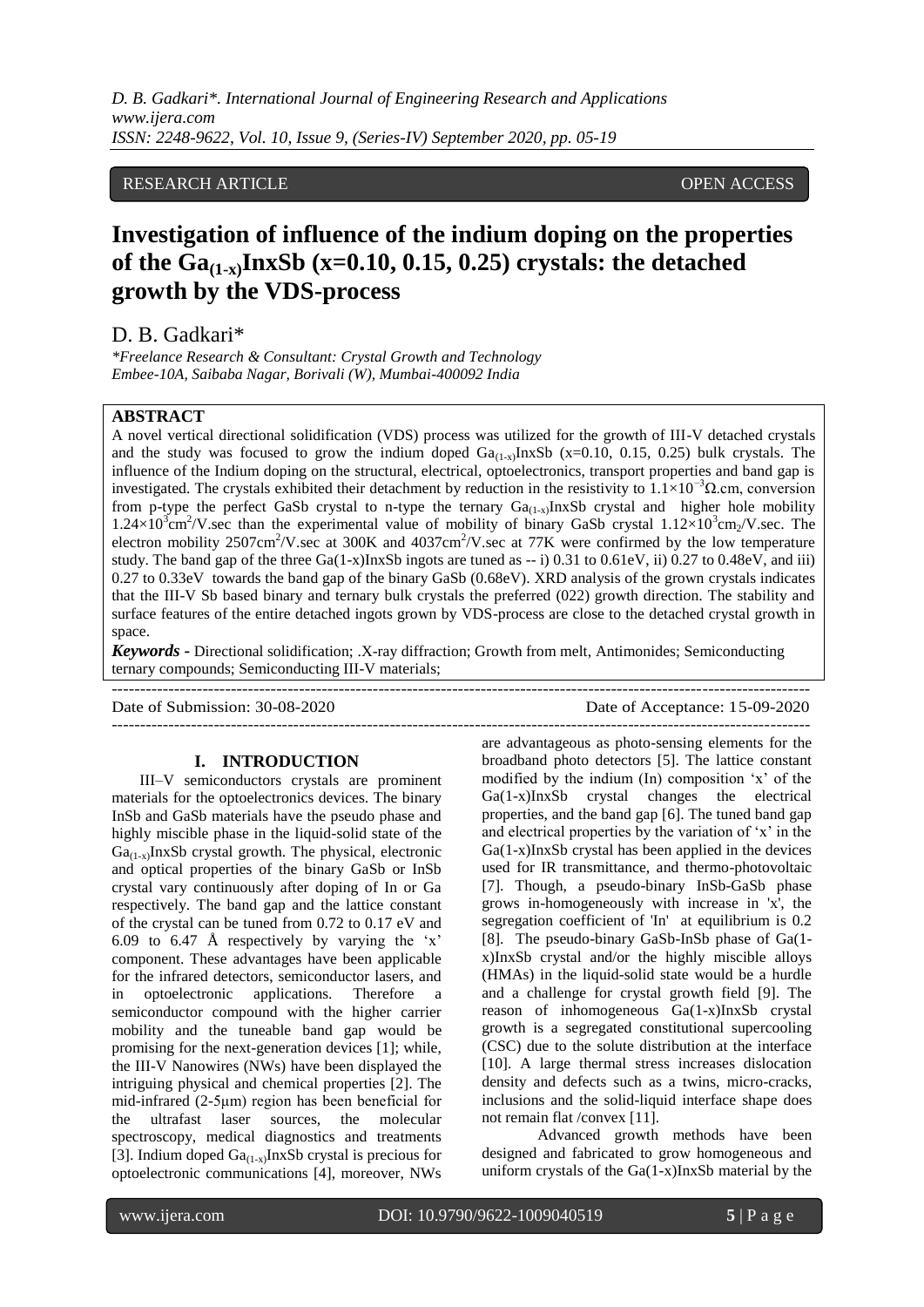doping in the binary III-V Sb based crystals to restraint the In" segregation by decreasing dislocations and the native defects.

**First growth methods**: A new Bridgman growth process for the growth of Ga(1-x)InxSb crystal was operated to avoid crucible and crystal contact by the interface. The stability of capillary effect and the surface roughness were close to dewetted growth in space [12]. In addition to this, the InSb and GaSb dewetted crystals grown by the Bridgman were resulted in the highest Hall mobility and the electrical properties [13]. The etch pit density (EPD) was measured by international point counting method [14]. The influence of the temperature gradient and the growth velocity on Ga(1-x)InxSb crystal grown by the VB method, the axial and radial "In" segregation was not suppressed [15]. GaSb crystal had a stable dewetting growth by an oxidising atmosphere, while the InSb crystal had not as the there was no wetting and thermodynamic stability. The self-stabilisation of the gas pressure was appeared [16]. The high quality Ga(1-x)InxSb crystal had been grown by using the sealed crucible in a vacuum lower than 1x10-4pa [17]. The highquality crystals of  $Ga(1-x)InxSb$  by 'In' doping in GaSb were grown by VB method and the crystals were converted from the p-type to n-type conductivity. The FWHM, and the dislocation density  $(1.275 \times 10^{3} \text{cm}^{-2})$  decreased, hence the crystalinity increased as the acceptors in GaSb substitute the 'In' element. Also, the mobility increased up to  $2.512 \times 10^3$  cm2/V.sec and the resistivity decreased to  $0.521x10<sup>3</sup>Ω.cm$  [18]. A horizontal travelling heater method (HTHM) had been applied to growth of the  $Ga(1-x)$ InxSb crystals to reduce the native defects ('Ga' vacancies). A uniform composition was achieved by horizontal Bridgman method (HBM). Ga(1-x)InxSb crystal grown by a conventional vertical Bridgman method (CHBM), where, the starting of the growth was sensitive to the source elements [19]. The lattice constant of Ga1-xInxSb changed by the "In" or "Al" element as an isoelectric dopant for "Ga" and "In" element, increased the carrier mobility in GaSb crystals with decrease in native defects by passivation-compensation [20]. When the CVBM was employed for the growth of Ga(1-x)InxSb:Te ingots by the stirred and non-stirred process; the segregation decreased by tellurium (Te), while no ingot cracks were observed for the stirred melt. The axial "In" distribution increased lattice hardness and decreased the native defects by compen¬sation [21]. The construction of a furnace, in which the temperature is increasing with the height, minimizes the buoyancy convection. Detached growth (partial) was achieved for the gallium (Ga) doped InSb on earth, when, an ampoule coated with hexagonal

boron nitride and oxide-free materials. Also the ampoule was filled with 20 kPa of Ar-10% H2 prior to sealing. Detached region of the ingot was lesser than the attached region [22].

**Second growth methods**: The rotating magnetic field (RMF): In a high-quality ingot of Ga0.86In0.14Sb grown by a RMF using VB method, the crystallinity improved by reducing the FWHM with the radial and axial segregation. In addition, the EPD  $(6.988 \times 10^{3} \text{cm}^{-2})$  decreased, the axial carrier mobility  $(1.618x10^3cm^2/V.sec)$  increased, and the resistivity  $(1.162X10^{-3}\Omega.cm)$  decreased [23]. Further increase in the RMF intensity increased the crystal"s crystallinity and reduced a segregations and decreased a dislocation density (6.578×103cm−2), increased the mobility (1.738×103cm2/V sec), and reduced the resistivity  $(1.149 \times 10 - 3\Omega \text{ cm})$  [24]. RMF was also applied to grow Ga-doped 'Ge' by VGF method, decreased 'Ga' segregation and increased electrical properties [25]. An alternating magnetic field used to grow Ga1-xInxSb ingots by VB method, did not reduce the segregation [26]. A travelling heating method (THM) was applied RMF for the Ga1-xInxSb growth to shorten the crystal growth period, though, RMF changed a melt convection pattern [27].

**Third growth metho**d: III-V nanowires (NWs) have the huge potential for advanced applications due to the tuned band gap. Synthesis of large and high crystalline Ga(1-x)InxSb (0.09  $\lt x \lt$ 0.28) (NWs) was a challenge. The stoichiometric uniform phase-purity crystalline NWs were grown by a chemical vapor deposition CVD). Ga0.91In0.09Sb NWs had the excellent electrical and optoelectronic property with high hole mobility  $463 \text{cm}^2/\text{V}$ .sec [28]. Ga(1-x)InxSb NWs grown by the tuning of "x" element, which did not change the Zinc blende crystal structure, nevertheless, Ga0.6In0.4Sb growth had p-type conductivity [29]. For the growth of increased hole mobility Ga0.75In0.25Sb QW structure, Al0.95Ga0.05Sb was used as buffer layers, which was grown by the molecular beam epitaxy. Ga0.75 In0.25Sb QW revealed the highest hole mobility of 1170 cm2/V.sec [30].

**Fourth growth method:** The crystal growth in microgravity; the shape of interface was nearly flat in μg, but the highly facets at the edge were observed in 1g. The EPD was low at faster growth rate in μg [31,34]. The In0.11Ga0.89Sb crystal grown in the space, the uniformity in the composition achieved for a higher growth rate in μg. The uniformity in composition not achieved in 1g due to the steady state equilibrium in the melt composition by convection. The non-steady state equilibrium in the melt composition was achieved in μg [32,33]. The homogeneous growth of Ga1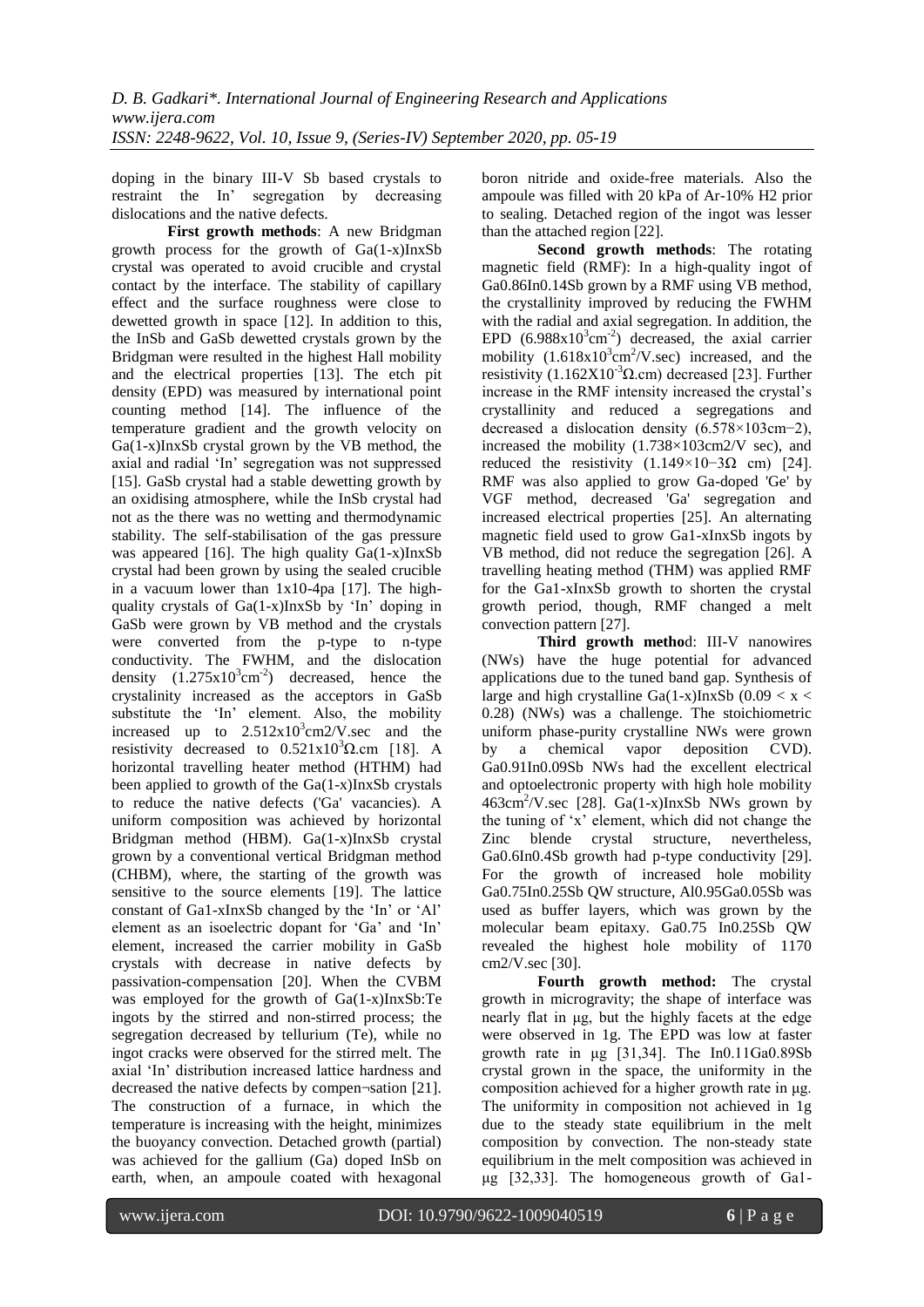xInxSb by temperature freezing method was achieved in μg but the interface shape and composition affected in 1g condition [35]. The crystal growth studied in μg, and influence of gravity on growth were analysed in zero gravity [36]. The highly immiscible alloy (HMA) Al-Bi-Sn grown in μg by directional solidification attributes the ordered microstructures, no visible gas cavity or pinhole. The convective flow of the melt and the Stokes motions of the minority phases (gas bubbles) were diminished in μg. The detached growth was promoted in μg, although, the growth controlled by thermal diffusion, hydrostatic pressure and wall effect [37]. In the alloy TC8 (Ti, Al, Mo, Si) growth in μg, and in 1g, the microstructure, the convection, and solute transport was affected by gravity and the grain sizes were smal. The solidification velocities of crystal were rapid having low influence on microstructure in μg, [38].

**Fifth growth method**: The thermoelectric (TE) method, the "In" doped GaSb for the Ga(1  $x$ )InxSb, ( $x=0$  to 0.2) invented by combining melting with Spark Plasma Sintering (SPS) at 873 K for 15 min with the 60 MPa axial compressive pressure under vacuum. Experimentally proved that the In doping into GaSb (Ga sites), the lattice thermal conductivity reduced by replacing Ga with In, then a ZT value increased up to x=0.02, while increase of In doping beyond certain limit, decreased the power factors, and ZT values [39]. The anion vacancies increase the carrier concentration, and then suppressed bipolar effect increasing ZT [40]. The HMAs modifies the electronic band structures, which is important in developing the high TE, and the band-gap enhancement is possible. Decreasing electrical conductivity as function of anion (Sb) increase carrier concentration then increases thermoelectric power factor and ZT. The doping as function of the large thermoelectric power factor and ZT is subject of on-going research [41].

We have designed and fabricated the home made VDS-process for the III-V entirely detached the binary, ternary, and doped high-quality bulk crystals. These detached crystals reveal the selfcontrol on the buoyancy convection and hydrostatic pressure. The element distributions in detached growth have no major change because of the composition percentage and no macroscopic segregation. Crystal's properties of entirely detached are enhanced due to decreased native/active defects and dislocations by increased crystallization. The detached phenomenon has been proved by the successful growth of three III-V bulk crystals grown using VDS-process [42-55].

The study presented in this manuscript is based on the homogeneous and entirely detached Ga(1  $x$ )InxSb ( $x=0.10$ , 0.15, 0.25) crystals grown by the

VDS-process. Distribution of "In" doping into entire detached Ga(1-x)InxSb crystal and effect of composition % on the crystal properties have been investigated.

# **II. EXPERIMENTAL PROCEDURE 2.1. Preparation of growth**

The pseudo-binary crystal growth is the problematic and a challenge. Despite of the growth hurdles, the efforts have been made to grow three Ga (1-x) InxSb (x= 0.10, 0.15, 0.25) ingots by VDSprocess. One side tapered ampoule was cleaned by the high temperature flame prior to sealing for the III-Sb based growth. The stoichiometric source materials (Ga, In, Sb) were placed inside the cleaned ampoule for a sealing. Oxygen, nitrogen and impurity contaminations of these source materials were eliminated. An ampoule with vacuum ~1.3x10-3Pa refilled by high-purity argon gas, and purged alternately 10 times. Finally, the Ga, In, Sb source materials and a quartz ampoule sealed with backfilled high-purity argon of 20-30KPa. The vacuum sealed ampoule positioned vertically in the specially designed and fabricated vertical furnace (VDS-process) Fig-1a. A conical tip angle of an ampoule was designed to ~450 to~750, diameter 10- 22mm and length  $\sim$  50-75mm to grow bulk Ga(1x)InxSb crystals.

Ga(1-x)InxSb is a pseudo binary growth of the InSb-GaSb phase having the solidus-liquidus phase temperature difference  $>$  ~1000C at x=0.5, it is a non-reactive growth region [8]. Non-controlled crystal growth was heterogeneous by effect of composition % 'x' [7]. The major complication of Ga(1-x)InxSb growth are the phase change, heat transfer, fluid flows, solute transport, and segregation, which affects crystalline growth. The basic problems are the influence of the convection, thermal stress, eutectic growth, grain and twins boundaries, segregation, micro-cracks, inclusions and the constitutional super cooling (CSC) [10,11]. To overcome the aforesaid growth complications, a vertical furnace was specifically designed and fabricated for the crystal growth of III-V Sb-based bulk crystals using VDS-process [40-53] Fig-1. The vertical furnace temperature profile is shown in Fig-1b,c, Red-L, a line of the liquidus, Green-S, a line of the solidius and Black "x", the composition % along the growth direction, modified from the pseudo binary phase growth [8]. The ingot growth begins always below the centre of furnace, hence liquidus (L)-solidus (S) curves never meet with each other in the higher temperature gradient zone Fig-1 c. In low temperature gradient zone, the liquidus-solidus curve meets at the point 'C" (crystallization point); the L, S, and "x" lines meet at the point 'C' to begin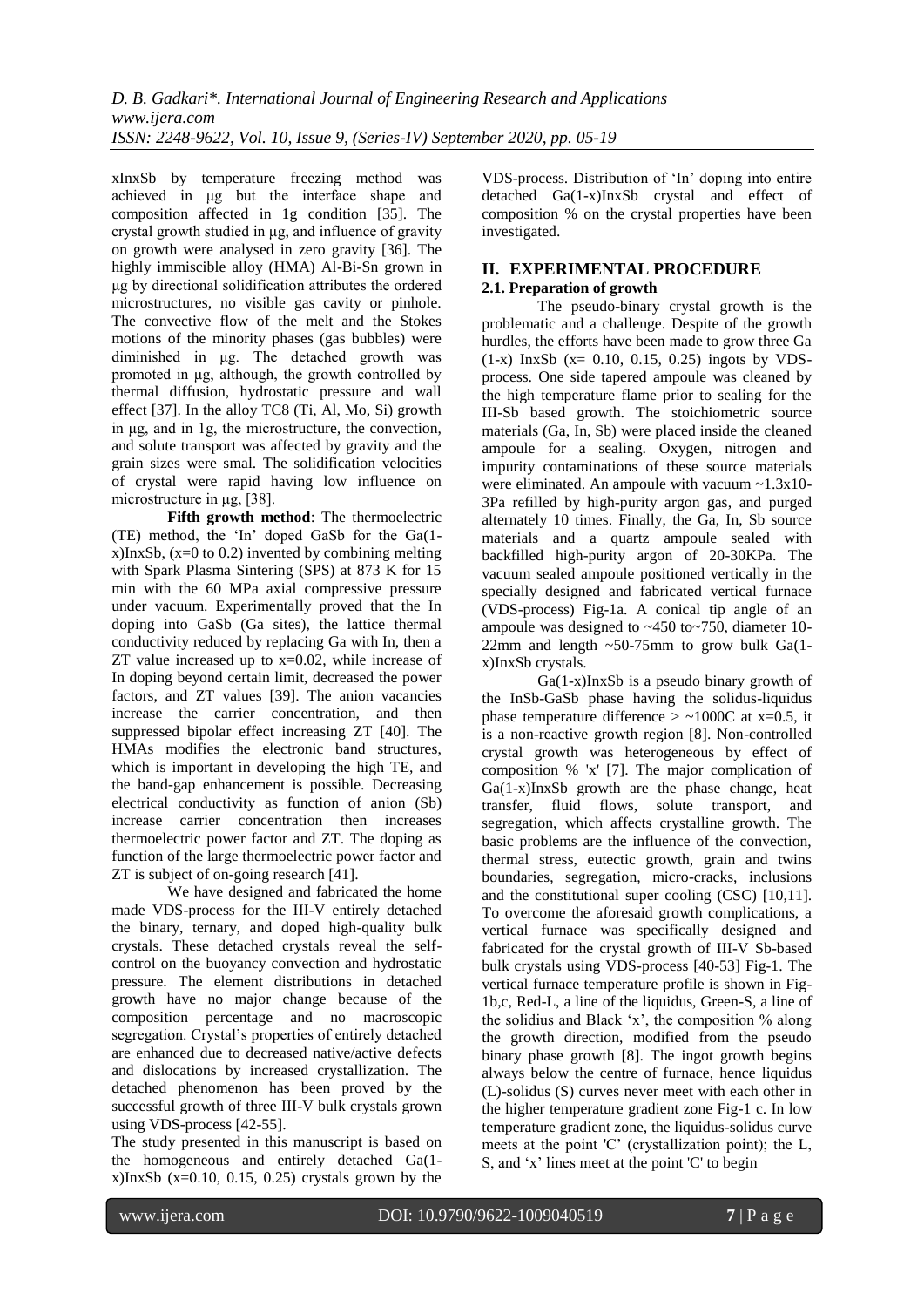

*ISSN: 2248-9622, Vol. 10, Issue 9, (Series-IV) September 2020, pp. 05-19*

Figure- 1 The schematic diagram of the VDS process a: the numbers in 1a, the quartz growth chamber, 2) Wilson seals, 3) a vertical furnace with the thermocouples (red circles), 4) a vertical shaft to hold the ampoule at the centre of furnace, 5) a vacuum sealed quartz ampoule, 6) a clockwise and anti-clockwise rotation 7) the up and down movement of an ampoule, 8) as grown detached ingot inside ampoule, 9) the vacuum (open space) above a melt, 10) the vacuum sealed quartz ampoule with source materials inside, 11) The open quartz tube covered with silicon wool, 12) The bottom Wilson seal was removed and exposed to ambient temperature. b) The temperature profile of furnace used for melt solidification. The height of furnace 66cm, and the hot zone of furnace at the centre 33cm. Below, towards bottom side the ingot process carried out, c) In VDS-process, the radial gradients is 1.40C/cm and the axial gradient decreases towards lower temperature from large gradient condition (320C/cm) to small gradient condition (120C/cm). The red-L was the line of liquidus, green-S was the line of solidius, and black 'x' was the region of the Ga-In-Sb composition % along the growth direction. d) The schematic as grown entire detached crystal (light blue colour) with a gap between the inner ampoule wall and as grown ingot.

crystallization. The crystallization process advances in upward direction by the increasing length of grown ingot. The growth of the homogeneous and uniform composition % 'x' was exhibited by the entire detached growth resulted due to control on the phase change, heat transfer, fluid flow and solute transport. Since the axial temperature gradient reduces gradually from high to low temperature, the growth is always at low temperature gradient zone, Fig-1c. Crystallization at interface (solidification) would change from m.p. 5250C (InSb) to 7120C (GaSb) in the upward direction at fixed set temperature~7600C at the high temperature gradient. The conical tip probably reduces the defects by promoting the entire detachment. The self-grown seed, and self-stabilization of pressure difference is own process during detached growth [42-55].

# **2.2. The entire crystal growth**

The furnace temperature profile to provide heat to the melt is shown in Fig-1a,b. The growth parameters were fixed from our previous VDSprocess experiments [53-54]. The brief seven steps crystal growth process: i) the furnace temperature was raised in 3h to ~8500C (synthesis overheating condition 150°C) to melt the In-Ga-Sb source materials in a heat zone Tcentre>Tmp> Tbottom, and maintained steady for 3h for complete-congruent melting Fig-1a,b. The vertically positioned ampoule with melt was rotated continuously with rate of 10rpm using the clock-wise and anti-clockwise mechanism for the mixing of Ga, In, Sb source materials [21]. The actual calibrated furnace temperature profile is in Fig-1b. ii) The ampoule enclosed with the congruent melt was translated downward by the lowering rate 10mm/h in 3h with the fixed set temperature ~7650C (growth overheating condition 50°C). The interface changes from the m.p. InSb to GaSb (5250C to 7120C) in a heat zone Tcentre>Tmp> Tbottom (solidification process). The enlarged furnace temperature profile is shown in Fig-1c. iii) In this state, the steady isotherm was maintained for the homogeneous and chemically uniform melt for 3h. iv) In the actual growth process of an ingot, the ampoule of the homogeneous and congruent melt was translated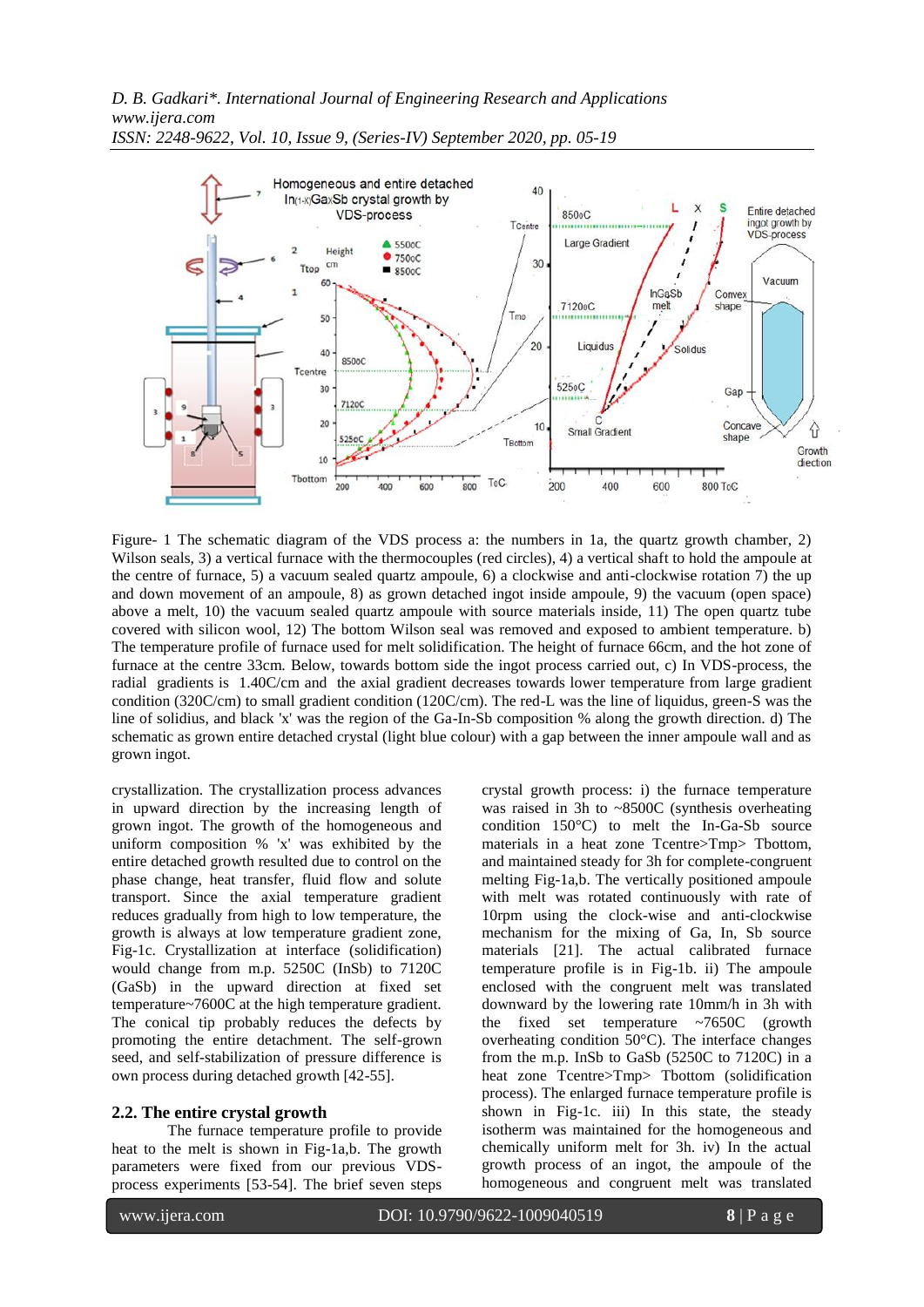downward by the freezing rate  $\leq 5 \mu m/s$  (1.38 $\mu m/s$ ) from the large axial gradient of melt (320C/cm) towards the small axial gradient (120C/cm). The enlarged furnace profile is shown in Fig-1c, where actually crystallization / solidification begin. The radial gradient was constant at 1.40C/cm. The ingot crystallization (solidification) time was ~20h for the length 100mm of ampoule (~50-75mm ingots length). The ingot growth rate in a growth chamber is  $\sim$ 5mm/h (1.38 $\mu$ m), identical for the binary, ternary and doped (72 growths) ingots of growth [42-55]. The axial and radial temperature gradients in the growth chamber of the vertical furnace have been calibrated by the vertical and horizontal temperature profile of the furnace using thermocouples Fig-1a. The ampoule lowering growth rate was fixed to 10mm/h, which was calculated using smooth quartz ampoule thermodynamical condition and earlier growth experiments [55]. v) The grown ingot was lowered below 1000C by speed of 10mm/h in 3h for cooling of the ingot (m.p InSb), and maintained for 3h. vi) The furnace temperature was lowered to 3000C within 3h (for stabilising temperature of as grown ingot), and then switched off for a natural cooling for 2h. vii) The ingot was taken out of the furnace after 3h. Total growth period by VDSprocess was 48h. The schematic of detached ingot is shown in Fig-1d. The as grown ingot was removed from the ampoule by cutting it from the end opposite to the tapered end; it came out easily by just tapping the ampoule. The GaSb and Ga(1-x)InxSb  $(x<0.3)$ crystals of dia=10-14mm, and lengths  $\sim 60-75$ mm are shown in Fig-2. Excessive heat conduction was prevented by hanging the ampoule to a shaft in Fig-1a, and was prevented by not having downward provision.

# **2.3 The substrates preparation**

The preferential growth direction of the VDS grown crystal ingot was (022). The detached ingots grown by VDS were sliced in the lateral and the longitudinal directions to a thickness of  $\sim 500 \mu m$ at room temperature (RT). These wafers were cleaned mechanically by grinding, lapping with powder of the carborrundum (5μm) and polished to mirror finish by alumina abrasive (0.1 and 0.03μm). Substrates of detached growth look like a mirror shining by less effort and time as compared to the substrates of attached growth. Wafers were cleaned in warm TCE, acetone and methanol of electronic grade. The dimensions of the substrate used for the characterizations were 10x10x0.5mm3. Ohmic contacts were prepared at the four corners of substrate to measure electrical parameters by Hallvan der Pauw method.

# **2.4 Measurement and characterizations**

The measurements were: i) The substrates cut of required dimensions by Buchler ISOMAT Low speed saw and diamond cutter using Low Speed Saw and Metacut-DC-I. ii) The substrate was prepared to the mirror finish by Metapol DC-II. iii) Growth morphology was developed by selective chemical etching CP4, and modified CP4. iv) The crystal dislocation density (dd) were measured using Metallurgical microscope (Carl Zeiss, Karl Suss MJB-3, Metagraph-I Metatake), and Interface contrast microscopy Nomarsky (Leitz Arisomet vaviport wild 46). v) The structures of samples were investigated by X-ray diffraction (JEOL JDX8030, SIEMENS Krystalloflex diffractometer) using CuKα radiation,  $\lambda = 1.504$ Ao, Laue spectrometer (Huber) was used for the single crystal growth and orientation analysis. The microstructures were observed by scanning electron microscopy SEM (JEOL JSM-840). vi) The composition % 'x' was determined by EDAX (Analer Kevex). vii) Hall measurement were measured by Four probe CTI closed cycle Liquid helium crystal model No M22 with Keithley-220-current sources, 182nonovoltmeter. viii) Energy gap was measured by FTIR (Perkin-Elmer-GX), Spectrum-65, Biorad-45, IR-measurement (ISS 88). ix) Microhardness was measured by Vickers test, measurements by (MVH-I Metatak) 3. Results and discussion

# 3.1 Features of entire detached ingots

The surface of entirely detached Ga(1 x)InxSb ingot as a whole was smooth and slightly blackish. The ingots have not displayed on the outer surface, the micro cracks, ampoule cracks, defects, and striations Fig-2,3; because, the thermal stress at interface was reduced, which diminished the growth defects [10,11]. The ingots grown by stirred method in microgravity exhibited the decreased segregation and no cracks; the detached effect by VDS-process has changed the melt convection pattern.

**Table-1** For Ga(1-x)InxSb VDS experiments, the staichiometry of source materials for the growth of Ga(1 x)InxSb. The starting masses of the Ga, In and Sb are in this table.

| <b>Sr</b> | Target alloys                     | mass $Ga(gm)$ | mass In $(gm)$ | mass $Sb$ (gm) | Total mass gm     |
|-----------|-----------------------------------|---------------|----------------|----------------|-------------------|
| No.       |                                   |               |                |                | $Ga_{(1-x)}InxSb$ |
|           | Ga $_{0.8}$ In <sub>0.1</sub> Sb  | 3.383         | 0.606          | 6.592          | 10.58             |
|           | $Ga_{0.85}In_{0.15}Sb$            | 3.61          | 0.66           | 7.01           | 1.27              |
|           | $Ga_{0.75}$ In <sub>0.25</sub> Sb | 3.901         | 1.647          | 6.985          | 1.63              |
|           |                                   |               |                |                |                   |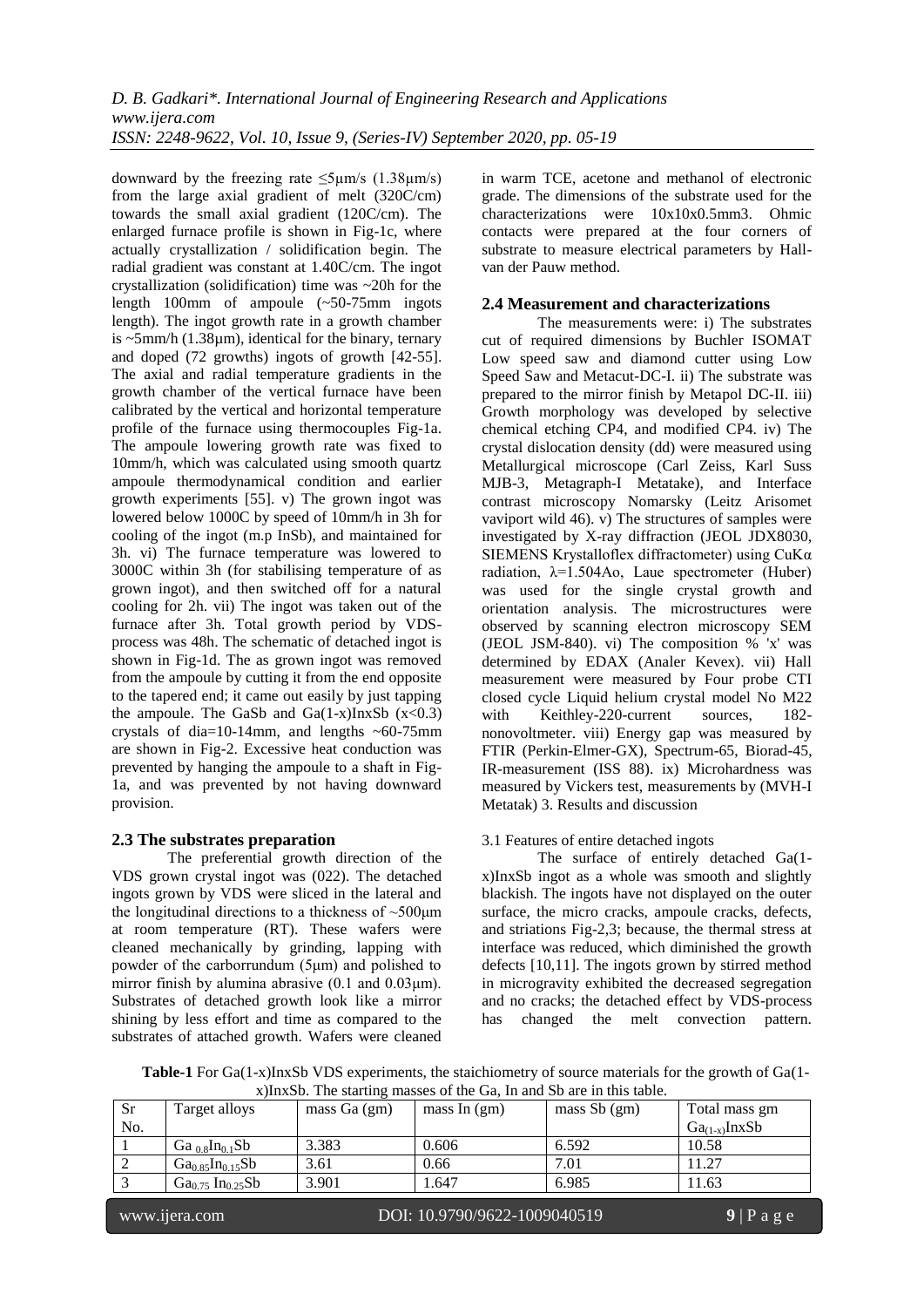

a ) GaSb b) GaInSb-1 (x=0.10) c) GaInSb-2 (x=0.15) d) GaInSb-3 (x=0.25) **Figure-**2 The as grown ingots of Ga(1-x).InxSb, a) GaSb, b) GIS-1 (x=0.1), c) GIS-2 (x=0.15), d) GIS-3 (x=0.25). The surfaces are without growth morphology, at the beginning concave and and end growth convex are visible.

The Ga(1-x)InxSb detached ingots showed the concave shape due to melt drop shape in the beginning of growth, and the convex shape at the end of the growth might be due to surface tension effect. The smooth and shiny surface of the entire ingot growth characterises a good crystallization growth Fig-2, because, the facets growths and striations prevented in entire detached process by the reduction the native defects by passivationcompensation process [21]. But at the end of growth of the ingot, the meniscus and interface shapes are convex (seen from a vacuum), could be the effect of concentration difference. The In-Ga-Sb stoichiometric grown ingots have a convex cap at end of the growth (hemispheric), Fig-2.



**Figure-3** The growth morphology, a: I) The curve micro growth away from the edge of substrate, II ) The antimony black bands at the centre of the ingot, and III, IV) The twin growth on the surface of substrate plane, b: I) A low energy plane of the twin lamellae growth, II) Energy optimization by angular faceting growth on a plane, III) Energy optimization by multi faceting growth on a plane, IV) the large grain growth on the substrate surface on another plane both plane are in different colours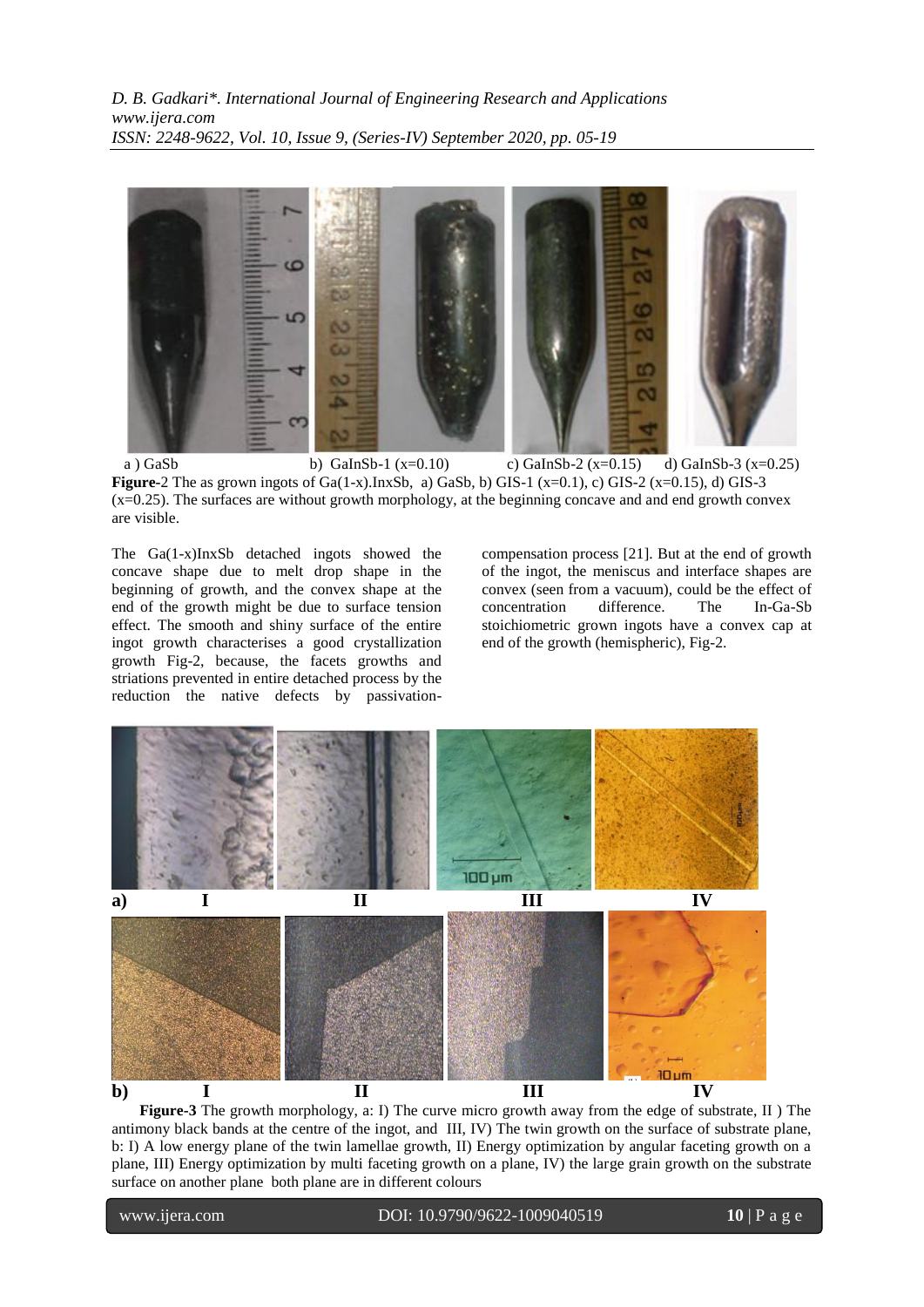The interface fluctuation into the melt is negligible, whereas, the growth destabilizing flows are confined in detached growths. Detached growth promotes a perfect crystal by the uniform thermal field and concentration distribution in stable homogeneous melt Fig-1c,d. The higher growth rate of the ingot at the solidification point 'C' results in the high-crystal quality Fig-2. It promotes a plane interface as the homogeneous melt accumulated at interface front.

## **3.2 Growth morphology and dislocation density**

The results of the three entirely detached Ga(1-x)InxSb (x=0.1,0.15, 0.25) ingots grown by VDS-process are shown. The dislocation density of the three ingots has been reduced to i)  $1.42 \times 10^{3} \text{cm}^{-2}$ , ii)  $4.39x10^{3}$ cm<sup>-2</sup>, and iii)  $7.29x10^{3}$ cm<sup>-2</sup>, due to the reduced segregation, and uniform 'In' distribution. The reduced dislocation density represents the upgradation of the crystals quality by congruent and homogenous Ga(1-x)InxSb melt due to rotation (stirring) during the growth. The stirred crystals obtained a better transverse and the longitudinal distribution and transport properties Table-2,5. The indium distribution was uniform and no major fluctuations, hence, the electrical and transport properties improved contributing increase in the lattice hardness and the crystallography Table-3-5. The growth of microstructures in VDS-process depend on the experiment designing, thus the low angle (<150) twin lamellae and grain boundaries

 $(x=0.10, \text{ and } 0.15)$  are shown in Fig-3. The curved microstructures away from the edge of substrate are due to the melt flows, and the thermo-capillarity concentration convection by the heat and mass transfer Fig-3aI. Thermal mechanism process was tangential through the curve of meniscus directing towards crystal-melt (C/M) interface. The black bands (Sb) of impurity at the centre of the substrate continue uniformly throughout in the vertical direction as is shown in Fig-3aII. The growth of twin lamellae shown in Fig-3aIII, IV, attributes the higher crystal quality. A coherent twin boundary is the high degree of perfection of the single crystal (binary) or the perfect crystal (ternary) growth by VDS-process. The "In" doped first two crystals exhibit oriented single line growth of twin lamellae shown in Fig-3bI, the angular oriented growth in Fig-3II and the multi-faceted twin growths in Fig-3bIII representing the good quality ternary crystals. The growth of oriented single large grain boundary is shown Fig-3bIV. The oriented two grains were grown together as a plane mirror images at the boundary plane formed by the low angle boundaries at an angle (<150). Thus the growth of the twin lamellae is due to a single plane of atoms. The growth of coherent twin boundaries is internal structure formation by itself as indicated by the mirror image along the shared border Fig-3b. Since it is highly symmetric interface in a single crystal, the other may be its mirror image. The atoms can share the two crystals

| Substrate<br>GalnSb-1 $x=0.1$ |      | GalnSb-2 $x=0.15$ |       |       | GalnSb-3 $x=0.25$ |       |       |       |       |       |
|-------------------------------|------|-------------------|-------|-------|-------------------|-------|-------|-------|-------|-------|
| No.                           | L cm | Ga                | In.   | Sb    | Ga                | In.   | Sb    | Ga    | In.   | Sb    |
| 1                             | 1    | 45.22             | 5.91  | 48.87 | 45.87             | 14.28 | 39.85 | 40.07 | 13.68 | 46.15 |
| 2                             | 1.5  | 43.84             | 6.79  | 49.37 | 45.86             | 14.50 | 39.64 | 39.64 | 14.26 | 46.10 |
| 3                             | 2    | 43.64             | 7.35  | 49.01 | 45.21             | 14.57 | 40.21 | 39.59 | 14.41 | 46.00 |
| 4                             | 2.5  | 44.53             | 7.22  | 48.21 | 45.8              | 14.11 | 42.09 | 37.46 | 16.10 | 46.44 |
| 5                             | 3    | 40.59             | 8.46  | 50.37 | 44.61             | 13.48 | 41.91 | 38.56 | 14.84 | 46.56 |
| 6                             | 3.5  | 40.61             | 7.12  | 51.67 | 46.69             | 10.51 | 42.61 | 38.36 | 15.60 | 46.04 |
| 7                             | 4    | 37.25             | 10.69 | 52.06 | 45.00             | 11.51 | 43.49 | 38.36 | 15.60 | 46.04 |
| 8                             | 4.5  | 36.46             | 12.03 | 51.51 | 45.83             | 11.01 | 43.16 | 38.03 | 16.35 | 45.62 |
| 9                             | 5    | 35.52             | 13.86 | 50.62 | 45.33             | 11.87 | 42.83 | 38.03 | 16.35 | 45.62 |
| 10                            | 5.5  | 39.09             | 10.41 | 50.50 | 45.43             | 11.95 | 42.67 | 37.46 | 16.10 | 46.44 |
| 11                            | 6    | 41.20             | 9.59  | 49.20 | 45.54             | 12.15 | 42.52 | 36.41 | 15.15 | 46.44 |

**Tabble-2** the composition % of three  $Ga_{(1-x)}InxSb(x<0.3)$  ingots measurement by EDAX

at periodic intervals with low energy at the C/M interface Fig-3b. Consequently, the shape of C/M interface during growth of III-V crystal may indicate as a flat or slightly convex due to the thermal stress. The thermal stress increases with the increased dislocation density and the defects. But the twins lamellae, and oriented grain boundaries grown in the entirely detached crystals indicate reduction in the thermal stress. The dislocation density is in the range

of  $10^3$ cm<sup>-2</sup> to  $x10^4$ cm<sup>-2</sup>  $(1.42x10^3$ cm<sup>-2</sup> to 7.29x103cm-2) and the native defects have been eliminated. As a result the crystal has higher order of crystallinity which increases the lattice hardness. The perfect crystal (single mass block) is grown by the entire detached growth, which reveals diminished convective flows into the melt due to a controlled solute distribution at the interface by VDS-process [10]. Thus, the VDS-process demoted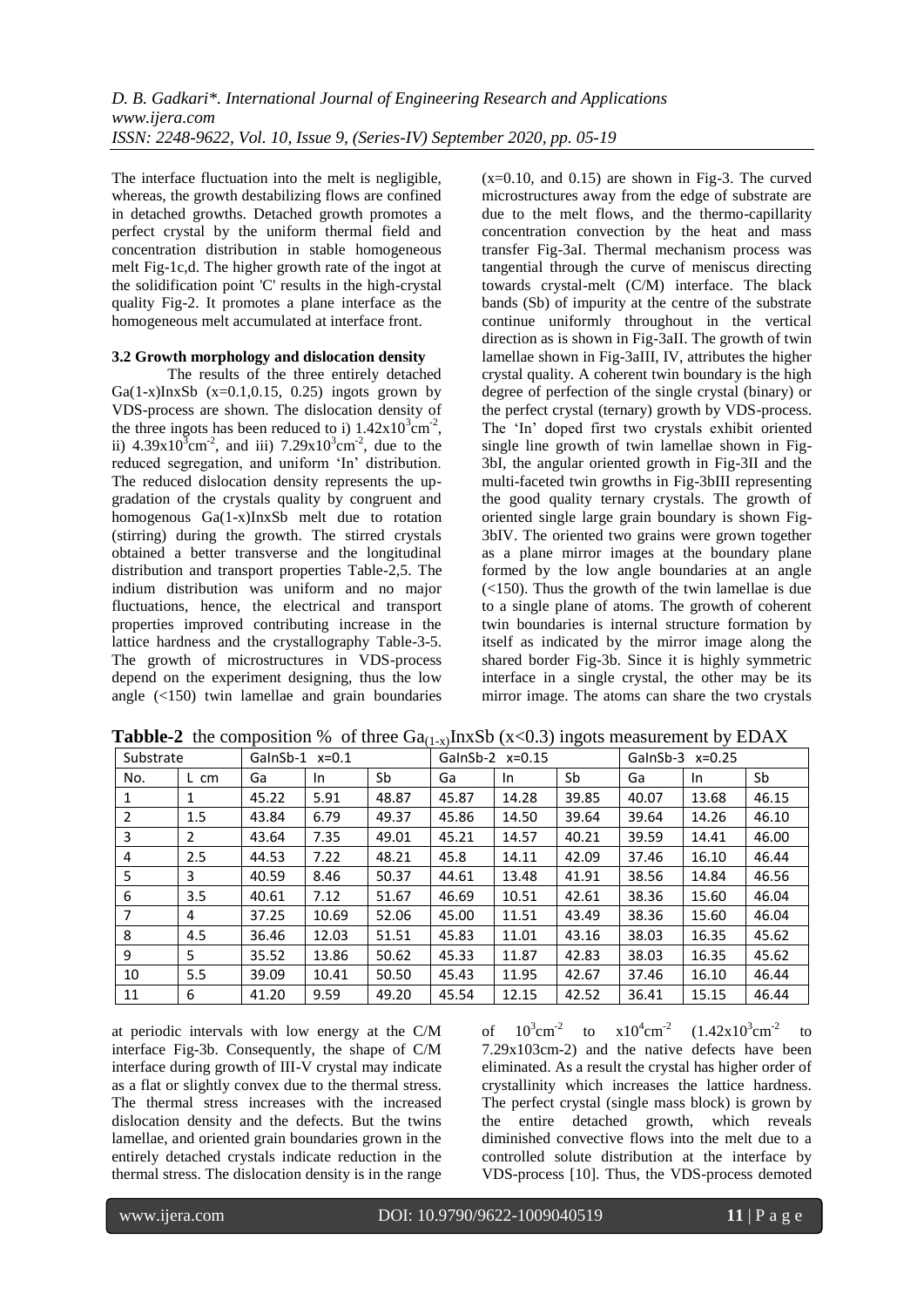the large thermal stress, dislocation density and defects such as the twins, micro-cracks, segregation, inclusions, and other defects [11], and the interface shape developed is nearly flat. The smaller grains and no cracks in the stirred melt as the native acceptor defects and the micro-structural growth compensates by the dopant, which in good agreement [21]. All these results are close to the results of the crystal grown in space indicate that, the detached growth by VDS-process might promote the μg condition [37]. These microstructures growth results of the entire detached  $Ga(1-x)InxSb$  (x<0.3) crystals grown by VDS-process have been compared with the detached crystal grown in space (microgravity).

The results of Vickers micro-hardness (Hv) indentations test of the three entire detached Ga(1 x)InxSb ingots are: Ga0.9In0.1Sb=3.81GPa, Ga0.85In0.15Sb= 3.73GPa, Ga0.75In0.25Sb= 3.55GPa, and the binary GaSb=4.42 GPa, where, the hardness decreases with increasing "In" dopant. The hardness (Hv) reveals the high degree of crystalline quality and decreased dislocation density (dd) in the crystal crystallinity. The crystal structure reveals the perfect single crystals by the extremely high order of strength, due to dd< 103cm-2 and the hardness increases by the breaking of the covalent bonds. For the perfect crystal the dd ranges from 103cm-2 to 104cm-2, and the hardness increases by the dislocation-dislocation motion. For dd >104cm-2, the hardness decreases with increase in dislocation density due to the motion of dislocation energy. The first two cases (dd) have been observed in the entirely detached crystals grown by VDS-process.

# **3.3 The compositional analysis**

The substrates from the middle region of the three detached Ga(1-x)InxSb ingots, cut in the transverse direction to the growth axis, were selected for the compositional analysis. The percentage of composition studied by EDAX indicates that, the composition % variation significantly decreased because of the uniform distribution of elements and the homogeneous growths. Nearly uniform concentration of Ga, In, Sb elements attributed to the uniform indium distribution, and the composition % profiles in Table-2. The crystallization state arises by

**Table-3** Infrared measurement of the  $Ga_{(1-x)}$ InxSb crystals using FTIR

| Subst | Ga $_{(1-x)}$ InxSb-1 (X=0.10) |       | Ga $_{(1-x)}$ InxSb-2 (X=0.15) |      |       | Ga $_{(1-x)}$ InxSb-3 (X=0.25) |      |       |       |
|-------|--------------------------------|-------|--------------------------------|------|-------|--------------------------------|------|-------|-------|
| No.   | W/cm                           | λμm   | Eg eV                          | W/cm | λμm   | Eg eV                          | W/cm | λμm   | Eg eV |
| 1     | 2531                           | 3.951 | 0.313                          | 2150 | 4.651 | 0.267                          | 2191 | 4.571 | 0.271 |
| 3     | 2674                           | 3.741 | 0.331                          | 2160 | 4.630 | 0.269                          | 2276 | 4.394 | 0.282 |
| 5     | 3401                           | 2.904 | 0.431                          | 2200 | 4.545 | 0.273                          | 2300 | 4.348 | 0.285 |
| 7     | 4272                           | 2.341 | 0.530                          | 1851 | 4.503 | 0.275                          | 2540 | 3.937 | 0.315 |
| 9     | 4675                           | 2.140 | 0.579                          | 2725 | 3.626 | 0.342                          | 2676 | 3.740 | 0.332 |
| 11    | 4857                           | 2.059 | 0.606                          | 3447 | 2.901 | 0.427                          | 2647 | 3.734 | 0.329 |
| 13    | 4857                           | 2.059 | 0.606                          | 3464 | 2.887 | 0.430                          | 2678 | 3.735 | 0.332 |
| 15    | 4857                           | 2.059 | 0.606                          | 3527 | 2.835 | 0.481                          | 2678 | 3.735 | 0.332 |

the diffusion at the axisymmetric temperature distribution due to the defects free surfaces Fig-2. The segregation coefficient of 'In', might be close to unity for the uniform composition (for  $k = Cs/Cl=1$ ), hence the 'In' concentration could remain nearly uniform along the preferred (022) growth direction. It results to the high degree of crystallization of the entire detached Ga(1-x)InxSb crystal, which grow with the homogeneous composition throughout by solidification, Table-2. Nevertheless, the three ingots have identical growth parameters and conditions. The minor composition % variation established in the highly sensitive entire detached process, possibly due to vertical furnace power supply fluctuations, or minor shift at the C/M interface.

A) Ga(1-x)InxSb-1 (x=0.10) ~ L=65mm detached ingot. i) The stoichiometric Wtgms is Ga: 3.383, In: 0.606, Sb: 6.592, Table-1. ii) Actual

indium stoichiometric Wtgms is 0.606gms, thus, the indium concentration variation is  $0.0093$  ( $\sim 0.01$ ) mole% per mm along a growth direction. iii) Actual indium stoichiometric Wtgms of substrate-4 at 25mm is 0.2331gms. iv) From Table-2, the composition % of substrate-4 is Ga: 44.53%, In: 7.22%, Sb: 48.21%. v) The Wtgms of In 10% is 0.606gms for L=65mm, then for In% 7.22% at 25mm, its Wtgms is 0.4375gms, thus variation of In concentration for L=25mm is 0.0175mole % per mm and it is increased from 0.01mole % per mm. vi) Wtgms of In is 0.606gms for 10%, then for 0.4375gms it is 0.0722% (~0.07%). vii) In the Ga(1 x)InxSb-1-4 the composition % converted in Wtgms is Ga0.93In0.07Sb. The mobility of substrate-4,  $μ=1236$ cm<sup>2</sup>/V.sec, and resistivity  $ρ=3.1x10-3Ω$ .cm Table-5. Thus, Ga0.93In0.07Sb has p-type conductivity and highest hole mobility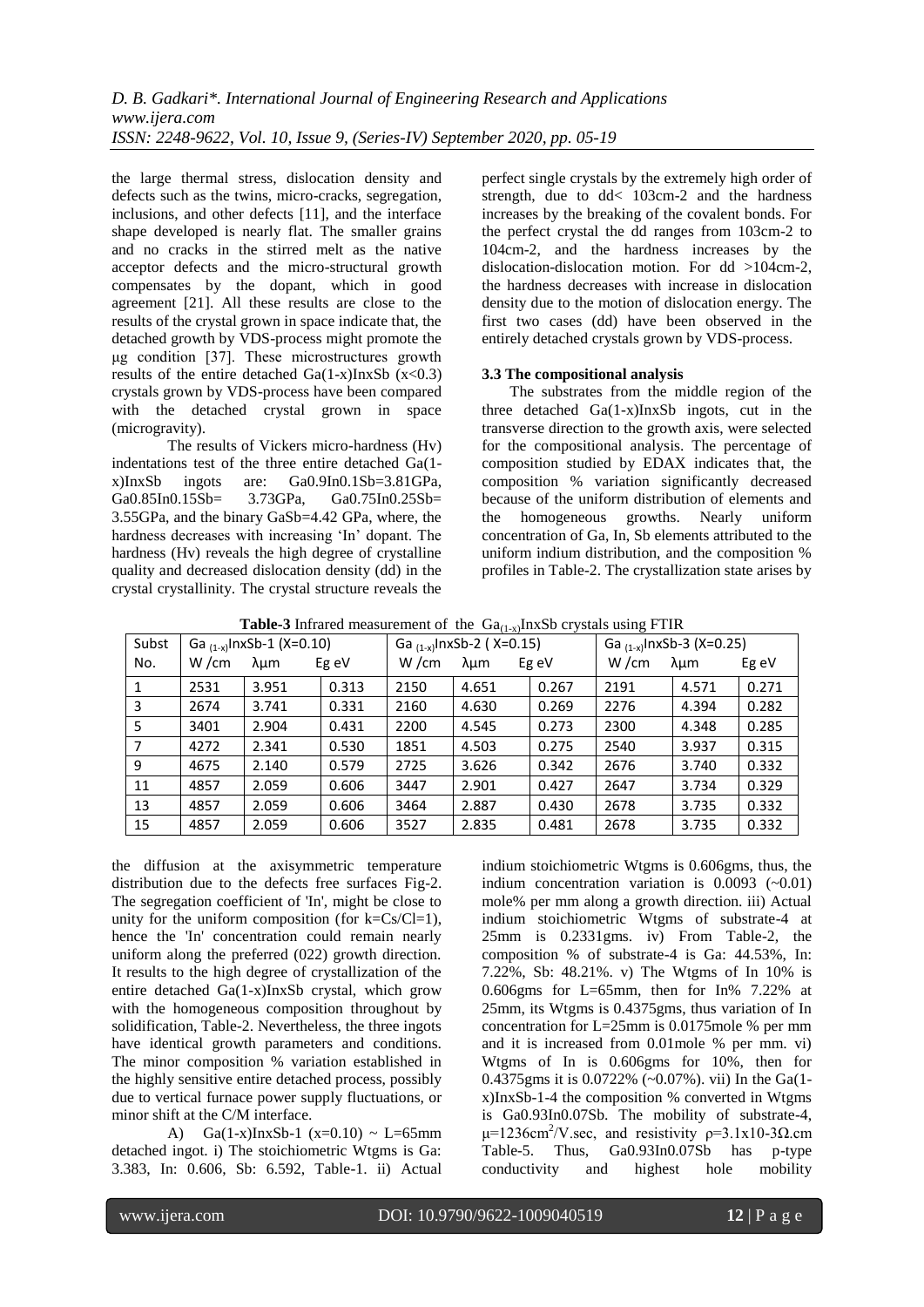$1236 \text{cm}^2/\text{V}$ .sec, than GaSb mobility  $1125 \text{cm}^2/\text{V}$ .sec [12,15,16] due to the reduced native defects of 'Ga' vacancies by 'In' doping. Nonetheless, the "In" dopant is isoelectric for 'Ga', hence, it increases the carrier mobility of the ternary entire detached Ga(1-x)InxSb crystals due to reduction in native defect such as vacancy ( $V_{Ga}$ ,  $V_{Ga}V_{Sb}$ ,  $V_{Sb}$ ) and antisites  $(Ga_{Sb}, Sb_{Ga})$  by passivation and compensation [10,18,2021]. This is consistent with the results of detached crystal growth of Ga(1 x)InxSb crystal indicating mobility greater than the GaSb crystal [23,24,29,30]. The aforesaid the carrier concentration by passivationcompensation of the point defects, and vacancy. Further, increase in the 'In', increases the anions (Sb), that results to increase in the carrier concentration, which converted Ga0.85In0.15Sb ingot from p-type to n-type conductivity [18]. C)

procedure was repeated for the other two detached ingots,  $Ga(1-x)InxSb-1(x=0.15)$ , and  $Ga(1-x)InxSb 1(x=0.25)$ .

B) Ga $(1-x)$ InxSb-1(x=0.15), L=51mm detached ingot: The composition % for the substrate-2 has<br>Ga0.85In0.15Sb, the electron mobility Ga0.85In0.15Sb, the electron mobility  $μ=2481cm<sup>2</sup>/V. sec$ , and resistivity  $ρ=1.11x10<sup>-3</sup>Ω.cm.$ The detached ingot converts from p-type conductivity to n-type conductivity. The "In" dopant element as an isoelectric for "Ga" element in Ga0.85In0.15Sb detached ingot; the increase in "In" dopant decreases the carrier mobility and increases  $Ga(1-x)$ InxSb-1(x=0.25) ~ L=73mm detached ingot. The ingot has n-type conductivity due to the excess composition % 'x'. The substrate-2 has a composition Ga0.75In0.25Sb, the electron mobility  $μ=5032cm<sup>2</sup>/V. sec$ , and resistivity  $ρ=1.99x10<sup>-3</sup>Ω.cm.$ Ingot has throughout



Schematic detached growth of GalnSb crystal by VDS-process

**Figure-4** The schematic growth process of the Ga(1-x).InxSb crystal at the atomic level by VDS-process. n-type nature because of excessive anions. The carrier concentration has been decreased compare to first two growth due to the increased "In" component entrapped the electrons, Table-5. Finally, these three detached growth, we have concluded that the first two detached growth the equilibrium coefficient of composition %  $\leq$ 0.2, while third detached growth the equi 3.4 Energy gap measurements

The energy band gap ('Eg) of the three Ga(1x)InxSb detached ingots was measured by FTIR at 300K for the Infrared analysis and the observations of the wave number, wavelength and energy gap are tabulated in Table-3. Results indicated the uniform stoichiometric growth, the good crystallinity, and high-quality growths with the uniform and phasepurity crystallization. The band gap engineering ranges have stated here for respective growths -- i) Ga(1-x)InxSb  $(x=0.10)$  is  $0.31eV$  to  $0.61eV$ , ii) Ga(1-x)InxSb (x=0.15) is  $0.27eV$  to  $0.48eV$ , iii) Ga(1-x)InxSb (x=0.25) is 0.27eV to 0.33eV [9-10]. These results exhibit the composition % potential for

SWIR, MIDIR [3,4,9] and Thermoelectric devices [39-411

The variations in the energy band gap (Eg) with the 'In' dopant in GaSb along growth direction are tabulated inTable-3. The energy band gap of the Ga(1-x)InxSb ingot has lower value than the energy gap of binary GaSb (Eg=0.68eV), Eg from tapered growth increases along growth direction for respective Table-3. Since the dopant "In" acts as ptype acceptor, which occupies the shallow state above the valence band, the Fermi level shifts up by the acceptors. The transition from the new band energy level to the conduction band energy level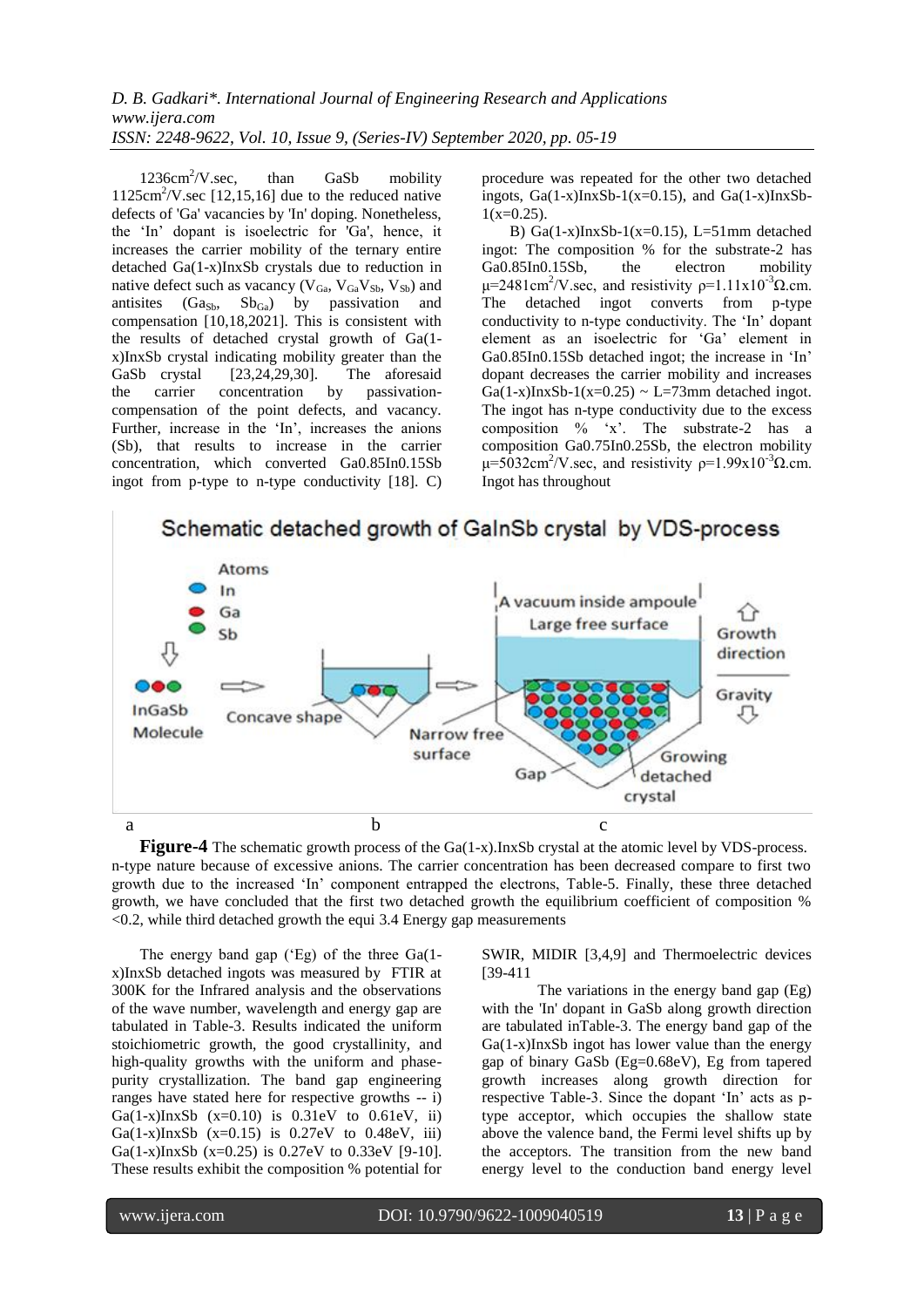requires low energy, hence EObs<Eg. Effective energy state level given by Urbach tail (EU) and Burstein-Mass effect (EBM). EObs <Eg, therefore,  $Eg = EObs + EU - EBM$ . Energy shift is inversely proportional to effective mass as per the Burstein-Mass equation (BM). This confirm the high-quality Ga(1-x)InxSb entire detached growth with the tuned band gap modified by the 'In' composition  $\%$  'x', is also applicable for the recent devices [1-6].

#### **3.5 Structural measurements**

Measurements of XRD powder diffraction of the three Ga1-xInxSb ingots of the (022) growth direction are shown in Table-4. The peaks indexed to crystal planes are compared with the standard ASTM/ JCPDS GaSb No. 07-0215 and InSb card No. 07-0215. The XRD patterns of the Ga(1-x)InxSb ingots are well indexed to pristine GaSb. The 2θ peaks are slightly shifted towards low angle from the standard 2Θ=41.860A0 (binary

GaSb) as the 'In' has larger ion radius; which also confirms that the 'In' is successfully incorporated into the crystal lattice of the three  $Ga(1-x)$ InxSb crystals. The sharp peaks  $(x=0.10$  and  $x=0.15$ ) reveal that, the growths are wellcrystallized, in fact, the Ga(1-x)InxSb ingots

# **Table-4** XRD Measurements of the GaInSb-2:

The crystal data of this table are used to compare with the standard diffraction data of the GaSb, ASTM (JCPDS) card number 7-215, for the standard diffracted angle  $2\Theta = 41.860$ , lattice distance d=2.156A<sup>0</sup> and Miller indices h k  $l = 022$ . We have used the corresponding data of this table (Italic numbers highlighted in black) for the explanation.

|       | GaInSb  |       | GaInSb |       | GaInSb |       | GaInSb   |       | GaInSb   |
|-------|---------|-------|--------|-------|--------|-------|----------|-------|----------|
|       | $2 - 3$ |       | $2-6$  |       | $2-9$  |       | $2 - 13$ |       | $2 - 16$ |
|       | d       | 20    | d      | 20    | d      | 20    | d        | 20    | d        |
| 23.73 | 3.744   | 24.14 | 3.705  | 24.06 | 3.696  | 23.80 | 3.736    | 24.21 | 3.708    |
| 39.34 | 2.230   | 39.68 | 2.227  | 39.94 | 2.255  | 39.71 | 2.227    | 39.68 | 2.225    |
| 46.54 | 1.956   | 46.87 | 1.936  | 47.40 | 1.916  | 46.88 | 1.936    | 46.86 | 1.933    |
| 57.12 | 1.62    | 57.13 | 1.64   | 58.14 | 1.585  | 57.22 | 1.609    | 57.15 | 1.67     |
| 62.89 | 1.474   | 62.86 | 1.478  | 62.11 | 1.474  | 63.00 | 1.474    | 62.82 | 1.471    |
| 71.35 | 1.323   | 63.11 | 1.477  | 73.26 | 1.291  | 63.14 | 1.476    | 63.05 | 1.478    |
| 71.64 | 1.319   | 71.75 | 1.315  | 78.56 | 1.217  | 71.98 | 1.311    | 71.69 | 1.317    |
| 76.42 | 1.243   | 76.92 | 1.238  | 76.93 | 1.155  | 76.90 | 1.239    | 76.94 | 1.239    |

indicates the zinc blend crystal structure of the original binary GaSb crystal [18]. The solubility of In is <0.2. However, the observation of shoulders of diffraction peaks indicate the minor secondary phase in the  $x=0.25$ , which proves that, in the detached growth empowered homogeneity of "In" dopant in GaSb. Further it is confirmed that the 'In' doping introduce lattice distortion resulting in the broadening of XRD peak as a function 'x' component >0.2. The full width at half maximum (FWHM) has been increased from GaSb 97arcsec to 124, 145 and 193arcsec for respective growths. The XRD analysis of the lower angle diffraction attributed to increased "d" and decreased FWHM which reveals an expansion of cells by 'In' doping in Ga(1-x)InxSb. Width of the diffraction peak decreased with the increased peak intensity in response to the decrease in the dislocations density, segregation and defects; establishing higher crystallinity associated with the phase crystallinity associated with the transformation and orientation of the atoms. FWHM of (220) peak of the primary phase is increasing with increasing 'In', it is confirmed into GaSb pristine affording a larger phase space by suppressing κL and improving ZT [39]. Three Ga(1-x)InxSb ingots

indicated increase in the crystallinity by reducing native vacancy and antisites in the GaSb crystal. The lattice constant of  $Ga(1-x)InxSb$  and energy gap modified by 'In' element as an isoelectric dopant for Ga, is also reported in [18,20]. librium coefficient of composition  $% >0.2$ , consistent with [7].

## **3.6 Electric measurement**

For the electric measurements, the substrates from the middle part of the Ga(1-x)InxSb ingots were selected. The Hall–van dcr Pauw measurements of the entire detached Ga0.9In0.1Sb growth presented the highest hole mobility ~1236cm2/V.sec indicating the suppression the point defects, vacancy, antisite, and the p-type conductivity is investigated [23,24,30]. The In0.85Ga0.15Sb ingot converts from the p-type conductivity (charge carriers holes) to n-type conductivity (charge carriers electrons) due to increase in the anions concentration [18, 21]. We have investigated that the very small transient region between the p-type to n-type has the flip-flop state, this unstable state of the carriers force itself to reach the stable state of carrier. In the  $Ga(1-x)InxSb$  $(x<0.3)$  detached growths, 'In' doping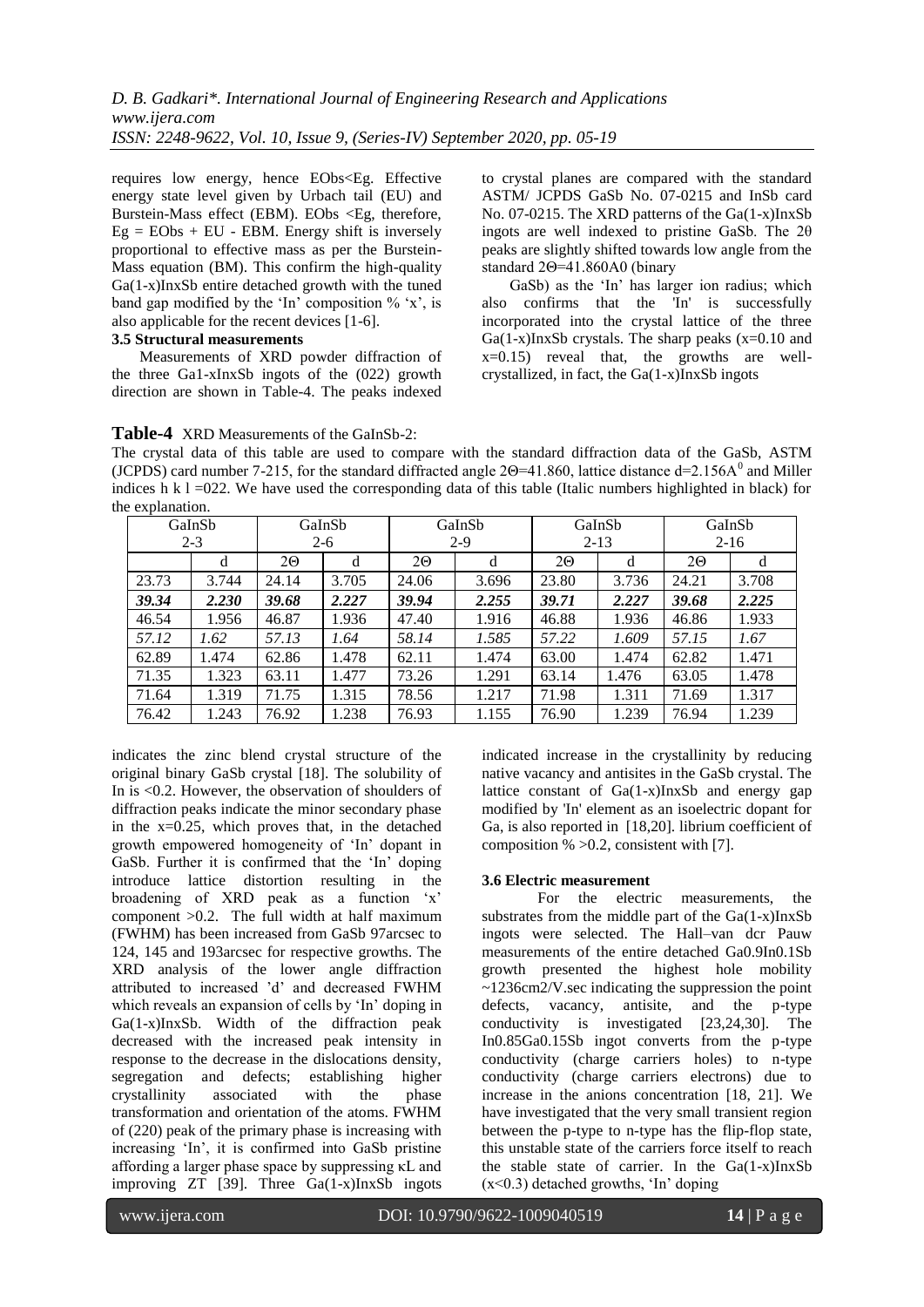| <b>Table-5</b> The measurement by the Hall-van der Pauw effect at the 300K of the three $Ga_{(1-x)}$ InxSb ( $x = 0.10, 0.15$ , |
|---------------------------------------------------------------------------------------------------------------------------------|
| 0.25) ingots grown by VDS-process                                                                                               |

| Growth no-1 $Ga_{(1-x)}InxSb$ , x=0.10 |                |                |                       |                |  |  |  |
|----------------------------------------|----------------|----------------|-----------------------|----------------|--|--|--|
| In = $0.1\%$<br>Growth                 | $GaInSb-1-02$  | $GaInSb-1-04$  | $GaInSb-1-07$         | $GaInSb-1-10$  |  |  |  |
| Mobility $(cm2 / V. sec)$              | 518            | 1236           | 782                   | 637            |  |  |  |
| Resistivity (Ohm-cm)                   | $3.10x10^{-3}$ | $3.39x10^{-3}$ | $4.42 \times 10^{-3}$ | $5.5x10^{-3}$  |  |  |  |
| Carrier Con (cm-3)                     | $2.86x10^{18}$ | $1.50x10^{18}$ | $1.67x10^{18}$        | $1.78x10^{18}$ |  |  |  |
| Hall Coeff cm3/ Coul                   | $+1.62$        | $+4.86$        | $+3.46$               | $+3.51$        |  |  |  |

#### **Growth no-2, Ga(1-x)InxSb, x=0.15**

| Growth $In=0.15\%$                      | $GaInSb-2-03$         | $GaInSb-2-06$  | $GaInSb-2-12$  | $GalnSb-2-9$          |
|-----------------------------------------|-----------------------|----------------|----------------|-----------------------|
| Mobility $\text{cm}^2 / \text{V}$ .sec) | 2481                  | 2378           | 1527           | 1083                  |
| Resistivity (Ohm-cm)                    | $1.11x10^{-3}$        | $6.7x10^{-4}$  | $4.18x10^{-4}$ | $2.18x10^{-3}$        |
| Carrier Con $(cm-5)$                    | $2.25 \times 10^{18}$ | $4.26x10^{18}$ | $1.81x10^{18}$ | $6.81 \times 10^{17}$ |
| Hall Coeff cm <sup>3</sup> / Coulo      | $-2.78$               | $-1.47$        | $-3.7$         | $+0.51$               |

## **Growth no. 3 Ga(1-x)InxSb, x=0.25**

| $\frac{1}{2}$                           |                |                |                |                |  |  |  |  |
|-----------------------------------------|----------------|----------------|----------------|----------------|--|--|--|--|
| Growth $In=0.25\%$                      | $GaInSb-3-01$  | $GaInSb-3-4$   | $GaInSb-3-7$   | $GaInSb-3-11$  |  |  |  |  |
| Mobility $\text{cm}^2 / \text{V}$ .sec) | 5032           | 4635           | 3159           | 2147           |  |  |  |  |
| Resistivity (Ohm-cm)                    | $1.99x10^{-3}$ | $1.9x10^{-3}$  | $2.39x10^{-3}$ | $1.9x10^{-3}$  |  |  |  |  |
| Carrier Con $(cm-5)$                    | $3.90x10^{17}$ | $5.86x10^{17}$ | $7.86x10^{17}$ | $8.86x10^{17}$ |  |  |  |  |
| Hall Coeff cm <sup>3</sup> / Coulo      | $-2.02$        | $-1.91$        | $-1.32$        | $-1.13$        |  |  |  |  |

Simultaneously reduced the lattice thermal conductivity with increasing the hole carrier mobility, and increased the carrier concentration (x=0.10 and 0.15) from 1017 to 1018cm−3, one orders of magnitude higher than that of the pristine GaSb (2×1017cm−3), due to more valence electron up to x<0.2. This is one order higher than that (2×1017cm−3) of the pristine GaSb. The excess anionic vacancies by "In" doping found that increased the carrier concentration and

transport properties of Ga(1-x)InxSb crystals [25]. The Ga(1-x)InxSb detached crystals showed the excellent transport and optoelectronic properties. The temperature dependent electrical measurements of  $Ga(1-x)InxSb-2-4(x=0.15)$ , displayed the electron mobility 2507cm2/V.sec and 4037cm2/V.sec at 300K and 77K respectively, Table-6. The increased mobility with decreased temperature attributes to the control on the different scattering mechanisms of the defects(impurity, and dislocations

suppresses the bipolar effect. However, for  $x=0.25$ the electron carrier concentration found at the optimum value, and the ingot was grown completely with n-type conductivity, same as the binary GaSb; possibly due to the compensation effect of cationic vacancies. This results to nearly unchanged carrier concentration Table-5. The Ga0.75In0.25Sb ingot exhibit n-type conductivity with highest electron mobility ~5032cm2/V.sec, it reveals probably homogeneous crystal growth. The increased mobility and the decreased resistivity signify that, there is good crystallization by detachment; the diverse scattering and other defects (lattice vibration,

impurity, and dislocation density) have been suppressed in the detached ingots. The mobility of three entire detached crystals highest than binary Table-5 is also reported in [18,23,24,29,30]. The increase in mobility is due to preference to 'Ga' sites and valence site is close to the atomic radius. It established that the 'In" doped GaSb crystal has uniform C/M interface shape by decreased 'Ga' native defect and segregation which increased the).

**3.7 Thermoelectric (TE) Characterization**  Thermoelectric (TE) effect is a process which directly converts heat energy into electricity, hence the TE materials has potential applications in power generation. Thermoelectric figure-of merit (ZT) is the conversion efficiency as the  $ZT = S2\sigma T/\kappa$ [39], where, S: Seebeck coefficient, σ: electrical conductivity, κ: total thermal conductivity, and T: absolute temperature. The thermal conductivity  $\kappa$  is an electronic and a lattice component, then  $\kappa = \kappa E$ +κL. The doped GaSb crystal has increased TE property by increased electrical transport properties. The "In" doping in GaSb reduces thermal conductivity. The "In" as isoelectronic substitution for "Ga" could acts as scatter of phonons and reduces the lattice thermal conductivity. Experimental results of the "In" doped into GaSb reported that the lattice thermal conductivity reduces, and then ZT value increases. The thermoelectric (TE) properties enhanced by the  $Ga(1-x)InxSb$  (x<0.2) crystalline materials due to the presence of the point defects and composition segregations. The doping defects acts as phonon scattering centres that contribute to the weak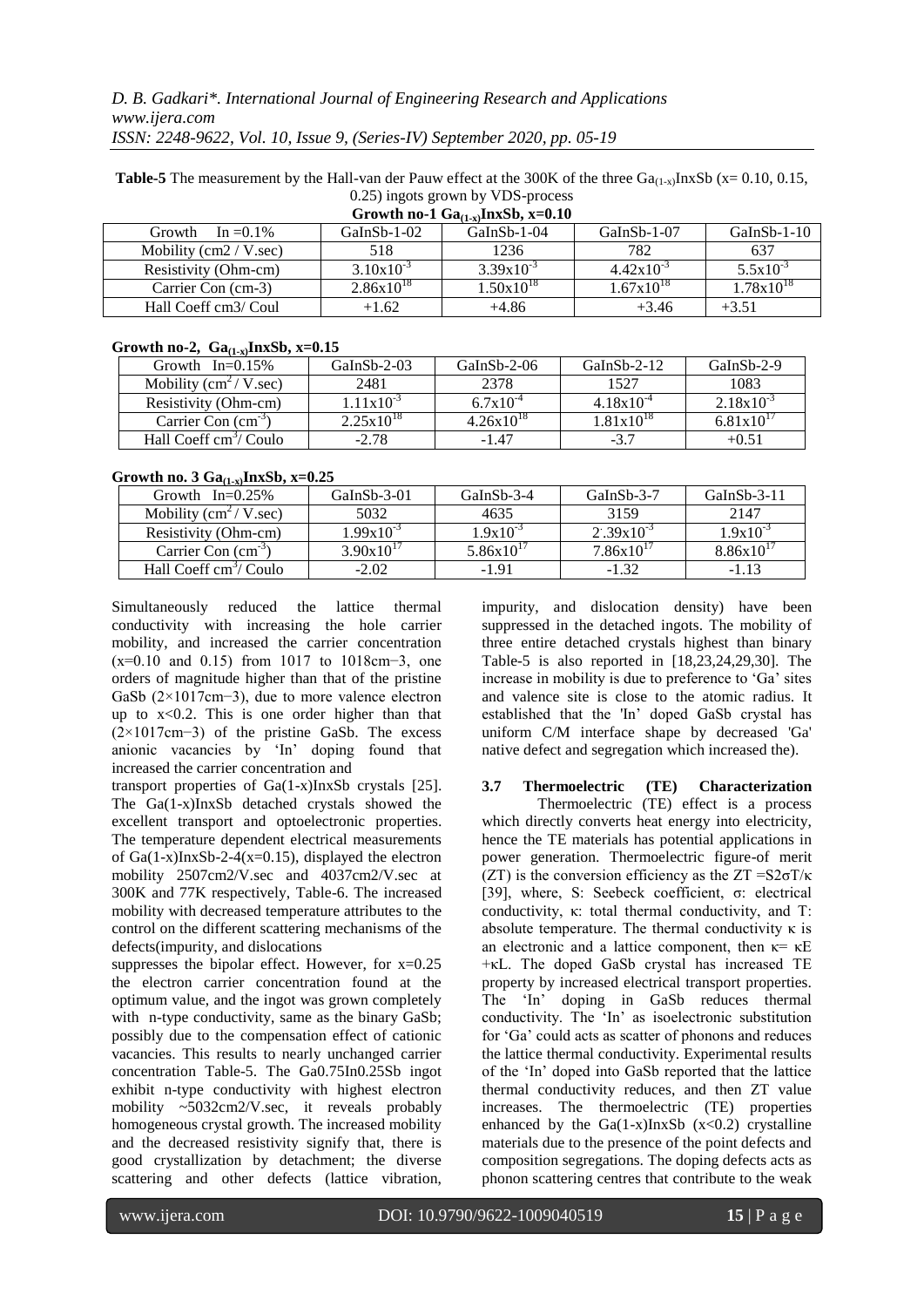influence on electrical transport and reduce the lattice thermal conductivity (κL).

| GaInSb 2-4 | Mobility                    | $\alpha$<br>Resistivity | Carrier Con           | Hall Coeff            |
|------------|-----------------------------|-------------------------|-----------------------|-----------------------|
| Temp $(K)$ | $\text{cm}^2/\text{V}$ .sec | Ohm-cm                  | $\text{cm}^{-3}$      | $\text{cm}^3$ / Coulo |
| 300        | 2507                        | $1.64x10^{-3}$          | $1.52 \times 10^{18}$ | 4.21                  |
| 270        | 2436                        | $1.61x10^{-3}$          | $1.59x10^{18}$        | 3.92                  |
| 230        | 3082                        | $1.20x10^{-3}$          | $1.69x10^{18}$        | 3.69                  |
| 168        | 3603                        | $9.29x10^{-4}$          | $1.87 \times 10^{18}$ | 334.71                |
| 100        | 3994                        | $7.53x10^{-4}$          | $2.08 \times 10^{18}$ | 300.75                |
| 77         | 4037                        | $7.22 \times 10^{-4}$   | $2.14x10^{18}$        | 291.47                |
| 60         | 4053                        | $7.00x10^{-4}$          | $2.20 \times 10^{18}$ | 283.71                |
| 40         | 4039                        | $6.91x10^{-4}$          | $2.24 \times 10^{18}$ | 279.09                |
| 30         | 3994                        | $6.87x10^{-4}$          | $2.28 \times 10^{18}$ | 274.39                |
| 20         | 3964                        | $6.85x10^{-4}$          | $2.30x10^{18}$        | 271.53                |

**Table-6** The low temperature measurement of the  $Ga_{(1-x)}InxSb-2-4(x=0.15)$ detached crystal growth .

The lattice vibration control, structural imperfections and defects engineering (point defects, segregations) show effect on electron and phonon transport properties and reduce lattice thermal conductivity [39]. The decrease in the electrical conductivity as a function of dopant results in large values of thermoelectric power factor  $(S\sigma)$  and ZT [40], the subject of on-going research [41]. Detached III-V crystal growth by VDS-process has optimum high mobility, increased the carrier concentration (reduced the bipolar effect), and the reduced resistivity. The reduced thermal conductivity increases the thermoelectric power factor and figure of merit ZT. The research of the detached crystals for TE materials is under process**.** 

## **3.8 The principle of entire detached growth by VDS-process**

Detached growth by VDS-process, the perception is schematically expressed in Fig-4, details in [53,54]. We are summarizing the perception of the detached growth basis of the experimental results. The source materials Indium (In), Gallium (Ga) and Antimonide (Sb) at atoms level in solid circles (colors) – 'In' in blue, 'Ga' in red, "Sb" in green, and the "GaInSb" molecule is shown in Fig-4a. The strong bond of the In-Ga-Sb atoms arises, then the molecule appearances under the optimum growth Fig-4b. Spontaneously a tiny melt drop of homogeneous melt emerges in 3-D structure by binding energy of In-Ga-Sb atoms Fig-4c. The entire dangling melt drop detaches into tapered end of an ampoule by the influence of the binding and bonding energy of the molecules. The drop develops away from the inner wall of an ampoule (dangling melt drop). It designates selfcrystalline growth away from the inner wall of an ampoule. This progression set in motion serendipitously as the apparition of a gap. Further,

the melt drop forms solid by solidification (crystallize) by slow freezing, hence, it propagates the solidification or crystallization process Fig-4. It spontaneously promotes the concave meniscus and concave C/M interface. The concave solidified tip (solid or seed) of the ingot is shown in Fig-4c. The schematic shape and the true shape are shown in Fig-1d and Fig-2 respectively. The chemically uniform structure and the homogeneous melt freezes, i.e. the uniform mass single block (perfect single crystal) grow. Thus, the self-selected spontaneous preferential growth starts with (022) direction of the crystalline structure. The seed grows under the significantly decreased buoyant and thermo-gravitational convection, the optimum surface tension and Marangoni effects into the melt (possibly as μg condition) [31-38]. The length of entire detached crystal increases continuously in vertical direction with the time, schematically shown in Fig-1d. The melt forms a concave meniscus shape with the inner wall of the ampoule along the growing crystal, i.e. blue curve shape. The concave meniscus and concave crystal-melt interface could be developed by the melt free surface area. The initial thermal conductivity has a large aspect ratio, A=H/L (melt height/crystal length), thus the meniscus and the crystal-melt interface concavity at the beginning is higher. As the crystal length increases, thermal conductivity of the crystal increases, which decreases aspect ratio, and hence, interface concavity decreases. This leads to envisage that the meniscus shape and the C/M interface shape gets converted from the concave to plane and plane to convex along the growth direction due to the contactless Ga(1-x)InxSb crystal. This is confirmed by the actually observed convex shape of the upper end at the every crystal growth by VDS process. We contemplate that the self-seed growth and the selfstabilization of the gas pressure is the challenging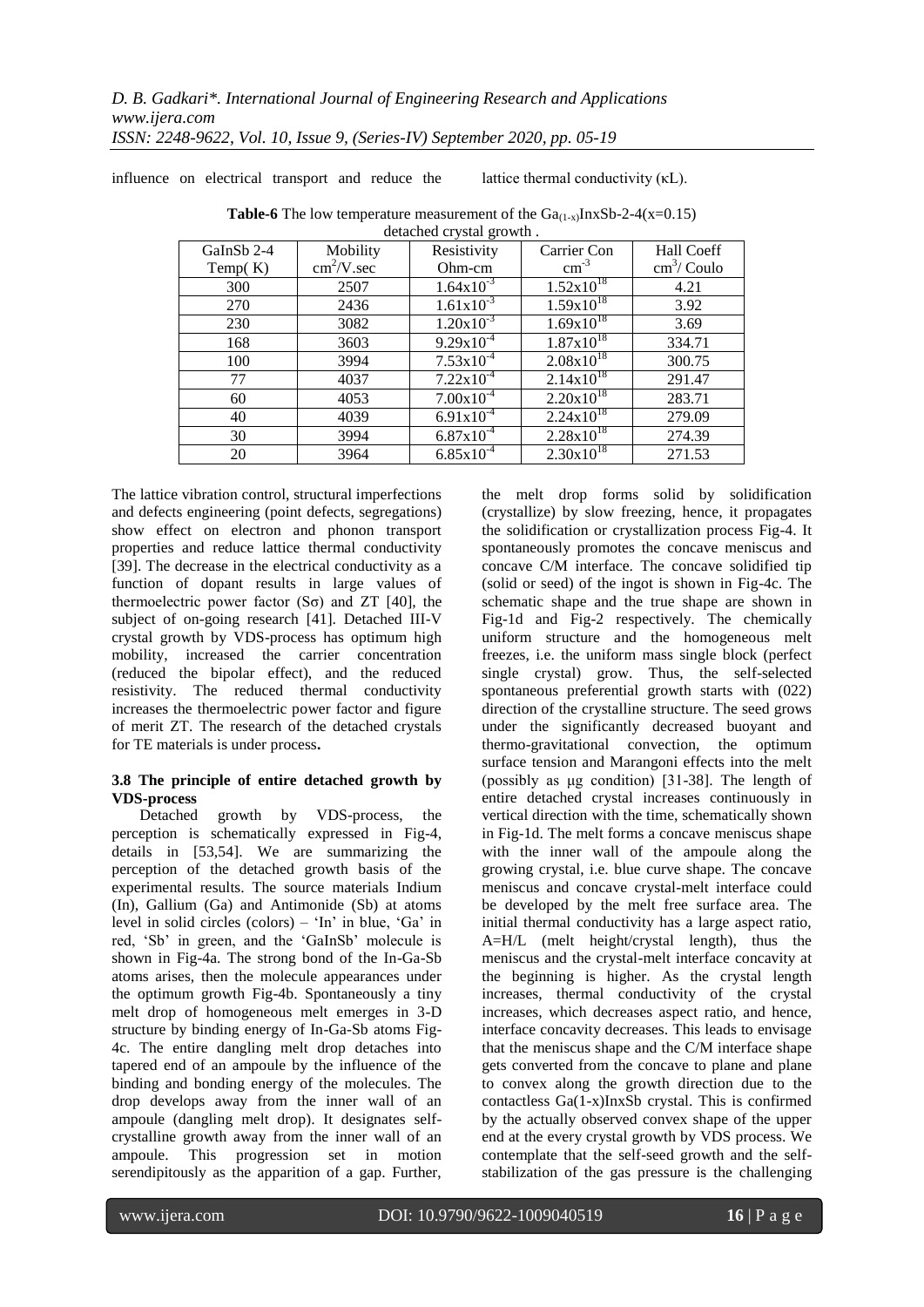process in the entire detached growth was achieved [16]. The formation of non-steady growth can be controlled by the optimum surface tension effect and the Marangoni effect.

## **IV. CONCLUSION**

The bulk growth of three Ga(1-x)InxSb crystals with entire detachment of the crystals was successfully carried out first time, by the novel VDS-process. The composition of "In" doped crystal"s reveals the uniform structure with the 'In' segregation significantly reduced along radial and axial direction. The dislocation density of three ingots reduced to i)  $1.42x103cm-2$ , ii)  $4.39x103cm$ -2, and iii) 7.29x103cm-2. Hall mobility of the carriers in Ga0.9In0.1Sb, Ga0.85In0.15Sb, Ga0.75In0.25Sb enhanced to 1236cm2/V⋅s (p-type), 1083cm2/V⋅sec (p-type to n-type conversion), 5032cm2/V⋅s (n-type) respectively. The results confirmed that the carrier mobility of doped Ga0.9In0.1Sb is higher than the binary GaSb crystals. The axial resistivity reduced to 10-3 $\Omega$ ⋅cm. The reduced dislocation density, low resistivity and the highest mobility postulate the crystalline and stoichiometric growth of the ternary Ga(1-x)InxSb crystals. The uniform phase purity specifies the crystalline quality and the preferred (022) growth direction. The compositional analysis and characterization of entire detached Ga(1-x)InxSb crystals grown by VDS-process, reveals the higher growth velocity, reduction in the buoyancy convection and solute transport effects. The detached growth promotes the crystallization and solidification by preventing the microstructure and self-control on the hydrostatic pressure and thermal stress. Thus the detached growth is an effective process which introduces diffusion at atomic level. Thus the detached growth is an effective process which introduces diffusion at atomic level. We have verified the elimination of the boundary, eutectic growth, growth morphology and segregation in entire detached growth. The compositional uniformity is achieved by higher growth rate. The crystal growth in space showed that the buoyancy convection, hydrostatic pressure, sedimentation disappear, and the crystal quality improved dramatically. The stability and surface features of the entire detached ingots grown by VDS-process are close to the detached crystal growth in space. The uniformity, smooth surface, reproducibility, and repetition signify the "detached phenomenon" as well the crystalline high-quality properties of the entire detached Ga(1-x)InxSb crystal.

#### **REFERENCES**

- [1]. Del Alamo, J. A. Nature 479, (2011).317
- [2]. LaPierre R., Robson M., Azizur-Rahman K,

Kuyanov P; J. Phys. D: Appl. Phys. 50, (2017).123001

- [3]. Ma, Z Qin, G Xie, L Qian, D Tang Appl. Phys. Rev. 6, (2019) 021317
- [4]. R. Peng, S. Jiao, H. Li, L. Zhao,J. Alloy.omp. 632 (2015) 575–579.
- [5]. Li, Z. Nanotechnology. 26, 445202 (2015).
- [6]. S. Abroug, F. Saadallah, N. Yacoubi, S. Abroug, J. Alloy. Comp. 484 (2009) 772
- [7]. Krishan P B, Barman, G.S. Mudahar, N.P. Singh, Mater. Lett. 58 (2004) 1441–1445
- [8]. G.N. Kozhemyakin, J. Cryst. Growth 220 (2000) 39-45.
- [9]. G.B. Stringfellow, J. Phys. Chem. Solids 33 (1972) 665
- [10]. J. Vincent, E. Dieguez, J. Cryst. Growth 295 (2006) 108–113.
- [11]. A. Tanaka, J. Shintani, M. Kimura, T. sukegawa, J. Cryst. Growth 209 (2000) 625– 629.
- [12]. T. Du!ar, P. Dusserre, F. Picca, S. Lacroix, N. Giacometti J Crystal Growth 211 (2000) 434}440
- [13]. Ebnalwaled, A.A. Duffar, Tb, Sylla, L. Crystal Research and Technology 48(4), (2013), 236-244
- [14]. P. Boiton, N. Giacometti, T. Duffar, J. Santailler, P. Dusserre, J.P. Nabot, J. Cryst. Growth 206 (1999) 159–165.
- [15]. C. Barat, T. Duffar, P. Dussere, J.P. Garandet, Cryst. Res. Technol. 34 (2015) 449–456
- [16]. Lamine Sylla a, Thierry Duffar b,nJournal of Crystal Growth 324 (2011) 53–62
- [17]. Wang, J, Wang, L., Teng, D., Zhai, S., Liu, J. Crystal Rese Techno 52(9) (2017), 1700092
- [18]. N. Murakami, T. Hikida, A. Konno, K. Arafune, T. Koyama, Y. Momose, T. Ozawa, M. Miyazawa, M. Kumagawa, Y
- [19]. Hayakawa, J. Cryst. Growth 310 (2008) 1433 [19] B.C.Houchens, P. Becla, S.E. Tritchler, A.J. Goza, D.F. Bliss, J. Cryst. Growth 312 (2010) 1090–1094
- [20]. R- M. Streicher, V. Corregidor, N. Catarino, L.C. Alves, N. Franco, M. Fonseca, L. Martins, E. Alves, E.M. Costa, Nucl. Instrum. Methods B. 371 (2016) 278–282
- [21]. Cândida Cristina Klein, Berenice Anina Dedavid, Kendra D" Abreu Neto Fernandes, Nestor Cezar Heck, Int. Eng. J., Ouro Preto, 69(4), (2016) 465-471 . |
- [22]. Jianbin Wang, Liya L. Regel, William R. Wilcox Journal of Crystal Growth 260 (2004) 590–599
- [23]. Q Liu, J Wang, G He, D Yang, W Zhang, J Liu; Vacuum 174 (2020) 109177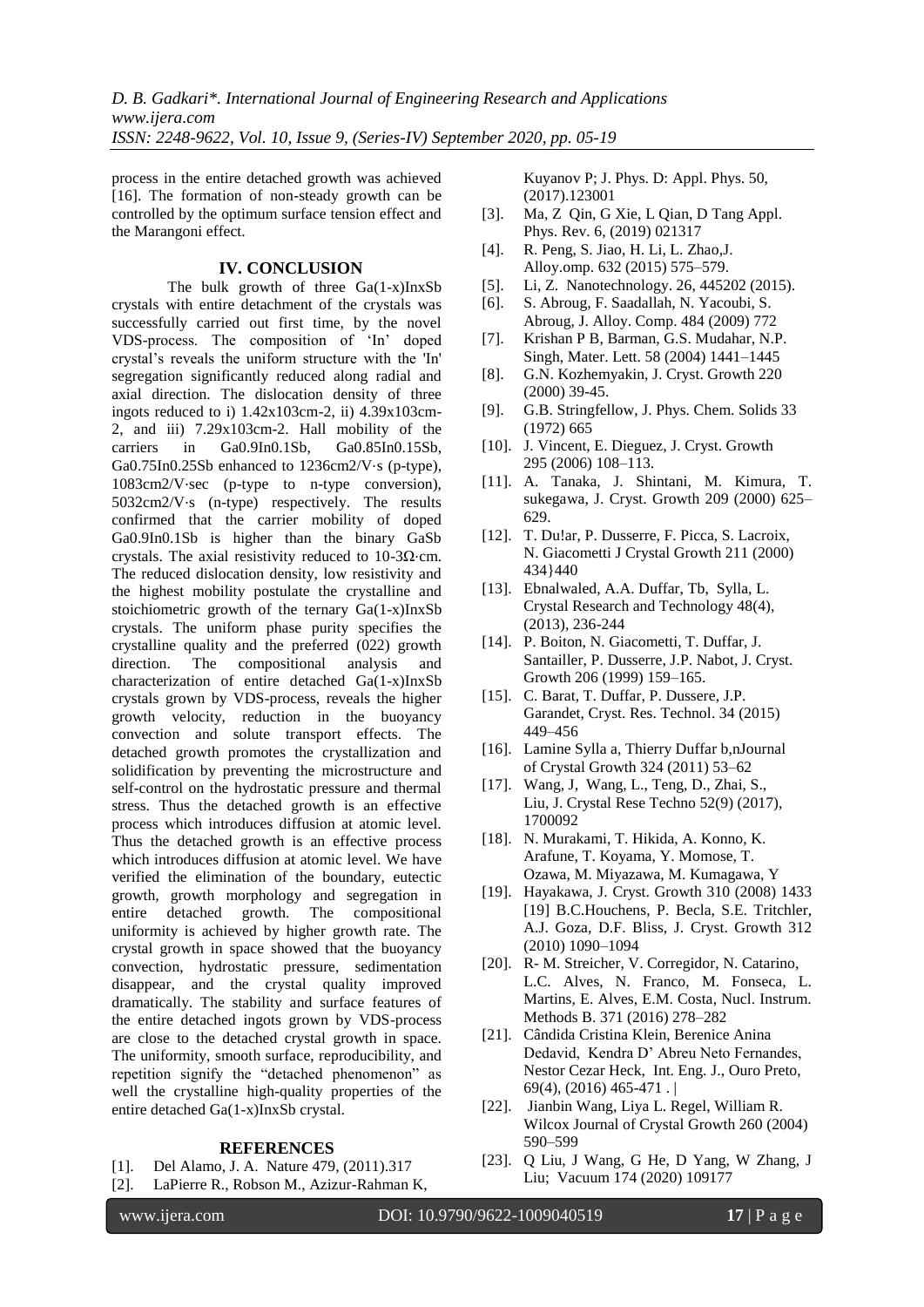- [24]. Wang R, Wang I He G, Yang D, Zhang D, Liu I J Mater Sci Maters Electronics 30(16) (2019) 15654-15661
- [25]. O.Paatzold, K. Niemietz, R. Lantzsch, V. Galindo, I. Grants, M. Bellmann, G. Gerbeth Eup Phys J-Spec Top 220 (2013) 243–257
- [26]. A. Mitrica, T. Duffara, C. Diaz-Guerrab, V. Corregidorc, L.C. Alvesc, C. Garniera, G. Viana, J. Cryst. Growth 287 (2006) 224–229
- [27]. Li, X., Zhang, Z., He, Gb, Yang, Dc, Zhang, Wc, Liu, J Japanese J Appli Phys 59(5) (2020) 055503
- [28]. Dapan Li, Changyong L, Arumugam M,SenPo Y, Ziyao Z, Xiaoguang L, Lei S, Yu-Lun C, Ning H, Communications, 10 (2019) 1664 1234567890
- [29]. Gorji Ghalamestani, S, Ek, M, Ganjipour, B, Thelander, C, Johansson, J, Caroff, P. Dick, K.A,bNano Letters Volume 12, Issue 9, 12 September 2012, Pages 4914-4919
- [30]. Roh, I.b, Kim, S., Geum, D.-M., Lu, W., Song, Y., Del Alamo, J.A., Song, J.Applied Physics Letters 113(9} (2018) 093501
- [31]. Y Inatomi, K Sakata, M Arivanandhan, G Rajesh, V Nirmal Kumar, T Koyama, Y Momose, T Ozawa, Y Okano, Y Hayakawa, npj Microgravity 1 (2015) 15011
- [32]. J Yu, Y, V N Kumar, Y Hayakawa, Yi Okano, M Arivanandhan, Y Momose, X Pan, Y Liu, X Zhang, X Luo, npj Microgravity 5 (2019) 8
- [33]. Jianding Yu, Yuko Inatomi, Velu Nirmal Kumar, Y Hayakawa5, Y Okano, M Arivanandhan, Y Momose5, X Pan1, Y Liu1, X Zhang X Lu, npj Microgravity 5 (2019):8
- [34]. Y Inatomi, K Sakata, M Arivanandhan, G Rajesh, V Nirmal Kumar, T Koyama, Y omose, T Ozawa, Y Okano, Y Hayakawa, npj Microgravity, 1 (2015) 15011
- [35]. Yu, J. Liu, Y, Pan, X, Zhao, H, Kumar, V.N, Arivanandhan, M., Momose, Y, Hayakawa, Y, Zhang, X, Luo, X, Okano, Y, Inatomi, Y. Microg Sci Techno 28(2) (2016) 143-154
- [36]. V. I. Strelov, I. P. Kuranova, B. G. Zakharov, E. Voloshin Crystallography Reports, 59(6) 2014, 781–806.
- [37]. Hongxiang Jiang, Shixin Li1, Lili Zhang, Jie He, Jiuzhou Zhao, npj Microgravity 5 (2019) 26
- [38]. Xinghong Luo, Yaya Wang, Yang Li npj Microgravity (2019) 5:2
- [39]. Shan Yun, Tan Guo, Yanxing Li, Jiadong Zhang, Huaju Lia, Jing Chen, Litao Kang, Aibin Huangb, Ceramics International 44 (2018) 22023–22026
- [40]. Zhengliang Dua, Jian Heb, Xiaolu Chena,

Mengyi Yana, Junhao Zhuc, Yamei Liub Intermetallics 112 (2019) 106528

- [41]. S. AlFaify, 1, Bakhtiar Ul Haq, 1, R. Ahmed, Faheem K. Butt, M.M. Alsardia Journal of Alloys and Compounds 739 (2018) 380e387
- [42]. Gadkari D.B., J Chemi Chemi Enginee 6,2012 65,
- [43]. Gadkari D.B., J Chemi Chemi Enginee 6,2012 250
- [44]. Gadkari Dattatray, J Materi Sci Engin A3 2(9),2012, 593
- [45]. Gadkari D.B., Ameri Insti Phys, Conf Pro 1512,2013 856
- [46]. Gadkari D.B., J Materi Sci Engineeg A3(5), (2013),338
- [47]. D.B. Gadkari, B.M. Arora, Material Chemistry and Physics 139 (2013) 375
- [48]. D.B.Gadkari, Interna J. Sci Res Publ 4 (2014) 1
- [49]. Dattatray Gadkari, Intern J Enginee Appl Sci (IJEAS) 2(4) (2015) 39
- [50]. D. Gadkari, D. Maske, M. Deshpande, B Arora,Inten. J. Innov. Resea Sci. Eng 5(2)
- [51]. (2016) 2092
- [52]. Dattatray Gadkari, J Electro Commu Engineering (IOSR-JECE) 12(4) IV (2017), 51-58
- [53]. Dattatray Gadkari, J Electro Commu Engineering (IOSR-JECE) 13(3) (2018), 21- 31
- [54]. Dattatray Gadkari, Int J Eng Res App 8(4) (2019) 01-19
- [55]. D B Gadkari, Int J Eng Res App10(5) (2020) 7-20
- [56]. D Maske, M Deshpande, D Gadkari, J Nno and Electronis Physics12 (2) (2020)2012



Dr D B Gadkari, received B Sc (Physics) degree (1974) from Shivaji University, Kolhapur and M.Sc. degree in Physics from Bombay University (1976), and then University of Mumbai confirmed M Phil (1986) and Ph. D. under UGC-FIP (1998). He joined Mithibai College, Mumbai India (Nov-1976) as a Asst Prof, then HOD- Physics (2000-14), Asso prof (2006-2014), Vice-Principal (2010-2013) and Principal-I/C (2013-2014). He was Adjunct Research Guide-Faculty of Science: